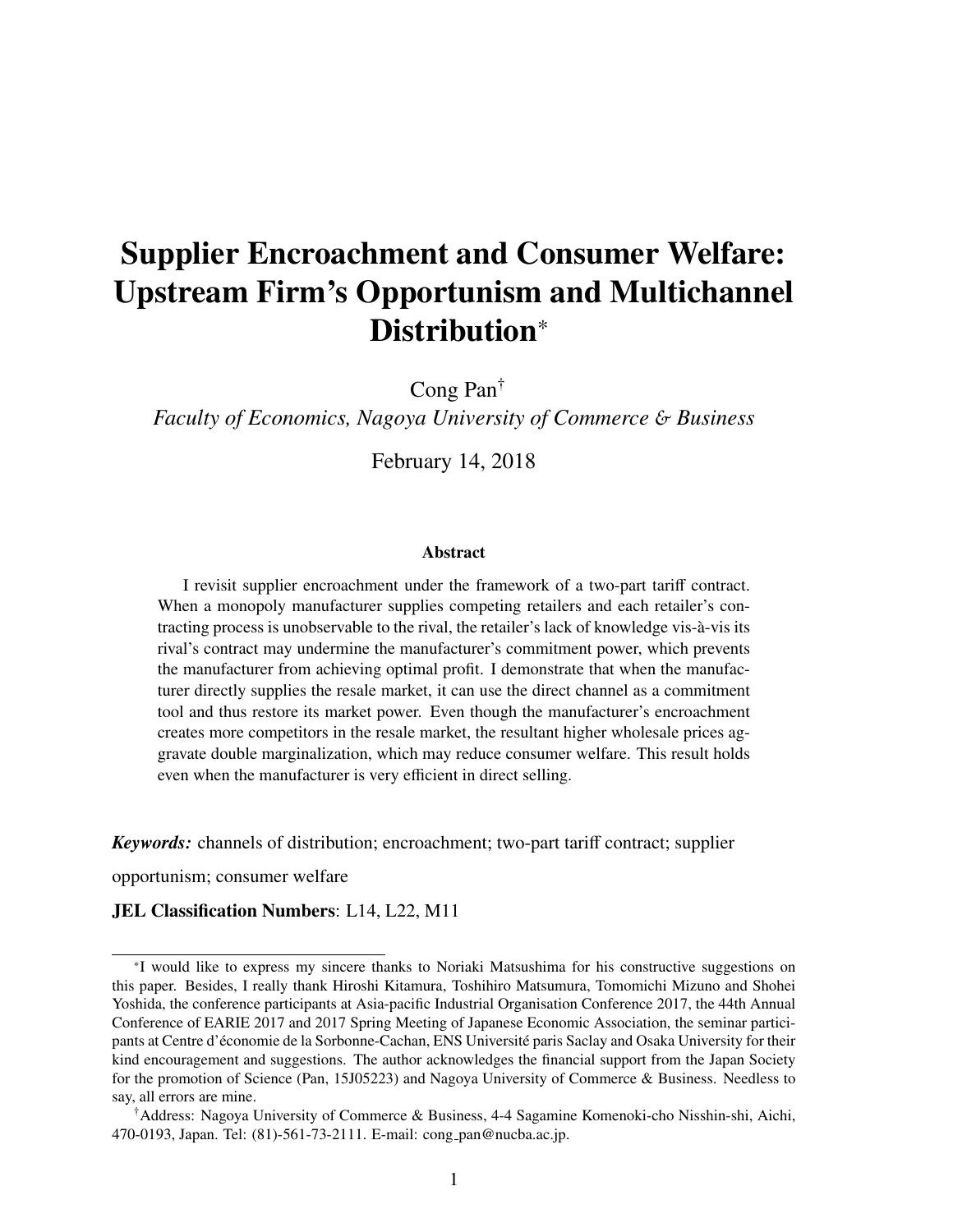# 1 Introduction

Direct distribution by upstream suppliers is very commonplace in vertically related industries.<sup>1</sup> Over decades, incumbent retailers (or franchisees) in traditional indirect channels have been complaining about the competitive pressure caused by upstream manufacturers' (or franchisers') downward entry, known as "supplier encroachment," and making lobbying efforts in convincing governments that their territory should be legally protected (Kalnins, 2004). On the other hand, the conventional wisdom that any policy against manufacturers' downward entry is anti-competitive and harmful to consumers' benefits (Dutta et al., 1999; Blair and Lafontaine, 2005) has put governments in an unusual position when deciding how encroachment should be regulated.

Surprisingly, despite of the extensive attention from pioneering theoretical studies on manufacturers' encroaching activities (e.g., Arya et al., 2007), the welfare magnitude of this important and controversial economic phenomenon has not been rigorously discussed. The focus on supply chain profit makes a linear contract more suitable for modeling supplier encroachment than a two-part tariff contract. One technical reason is that under a two-part tariff contract (contract terms comprise a wholesale price and a fixed fee) the manufacturer can always achieve full downstream surplus through the fixed fee and would thus have no incentive to encroach.<sup>2</sup> Actually, under a linear contract, the welfare effect of encroachment becomes quite straightforward as well known by the conventional wisdom. Specifically, the encroachment promotes competition and alleviates double marginalization, and thus must

<sup>&</sup>lt;sup>1</sup>In the background of franchising contracts, over several decades, franchisors in traditional industries (e.g., auto services, business aids, hotels and motels, and laundries and dry cleaners) have operated some stores directly, while franchising others to third parties (Lafontaine, 1992). Also in manufacturing, the proliferation of e-commerce enables upstream manufacturers (e.g., Nike, Adidas, Apple, and Samsung) to open online channels to drop-ship directly to consumers (Randall et al., 2006), while maintaining traditional brick-andmortar wholesale channels.

<sup>&</sup>lt;sup>2</sup>Notice that for analytical simplicity, the main trend of theoretical studies on this topic has focused on the case wherein the upstream manufacturer has full bargaining power. The arguments in this paper are also restricted to this case. If instead, the upstream manufacture does not have full bargaining power, analyses under a two-part tariff contract would also be feasible. See concluding remarks for the author's future work about supplier encroachment and Nash bargaining under a two-part tariff contract.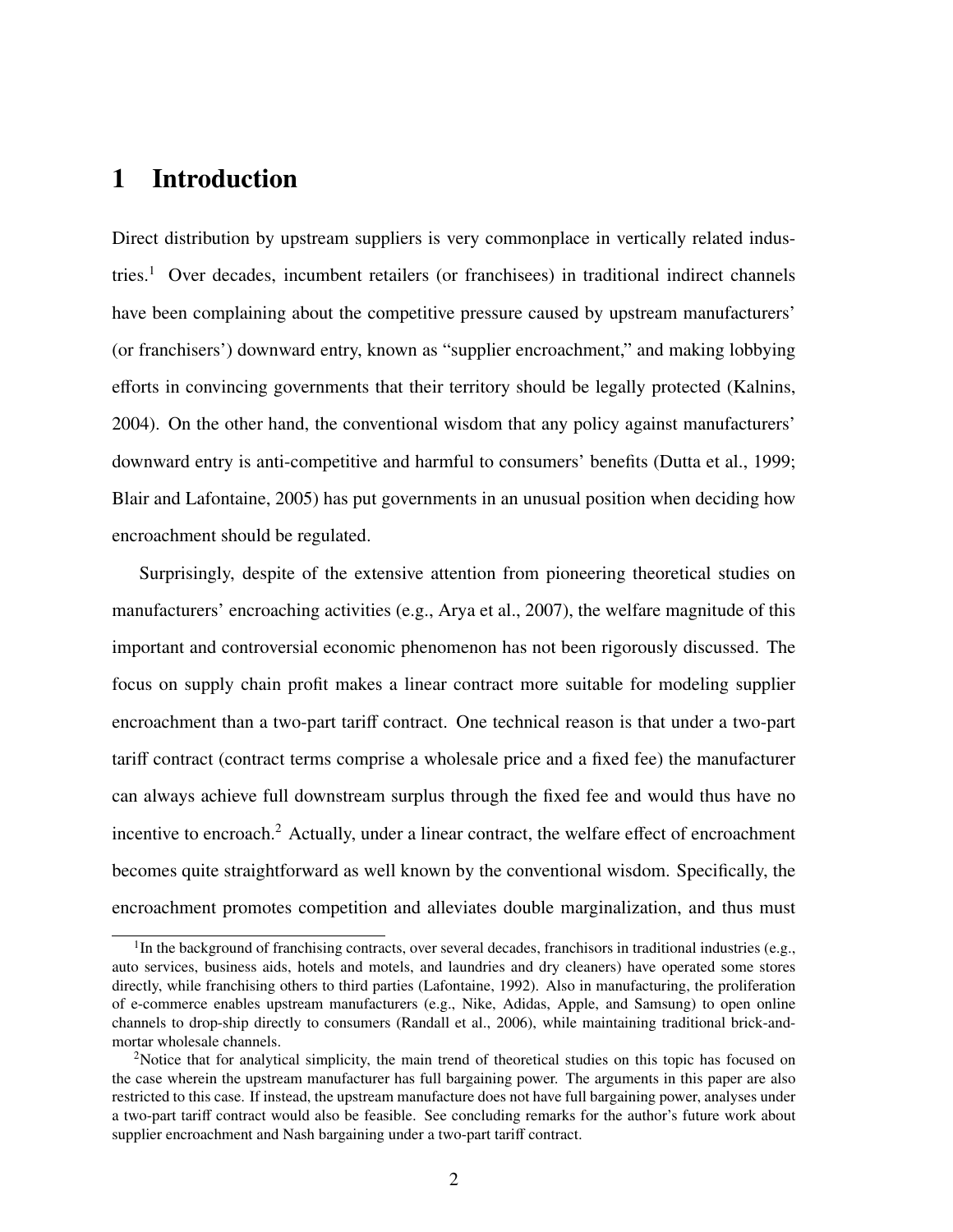increase consumer welfare.

However, the empirical literature shows a contrasting reality to the existing theoretical models that in industries wherein supplier encroachment occurs, the two-part tariff contract is far more customary than the linear contract (Lafontaine, 1992; Kalnins, 2004).<sup>3</sup> More surprisingly, recent empirical study on food market shows a quite counterintuitive result: local farmers' direct selling leads to lower total sale, implying that encroachment may have a negative effect on consumer welfare (Park, 2015). The above contrasting results demonstrated respectively by empirical and theoretical studies confirm the importance of reexamining the existing theoretical models and studying how encroachment affects consumer welfare.

Motivated by the above, I develop a two-part tariff framework to study the welfare effect on consumers caused by encroachment, using a model wherein a monopoly manufacturer sells through competing retailers. I show that under quantity competition and when each retailer's contracting process is unobservable to the rival throughout the game (interim unobservability), the manufacturer's encroachment always reduces consumer welfare, even when the manufacturer is very efficient in direct selling. This result holds even when the contracting process is unobservable but the contracting results can be observed before quantity competition (interim observability). The same result also holds under price competition with interim unobservability.

The above result is somewhat counterintuitive in that increasing the number of resale competitors (with the manufacturer's downward entry) may trigger an anticompetitive effect. The intuition is as follows. Under secret contracting, when there is no encroachment, each retailer only accepts a wholesale price as low as the manufacturer's production cost. Otherwise, the retailer would be hurt by the manufacturer who always secretly offers a lower wholesale price to the other retailer. Because of a lack of commitment, the manufacturer

 $3$ Lafontaine (1992) uses data from 548 franchisors to suggest that manufacturers' multichannel marketing exists in most industries (e.g., auto services, business aids, education services, and hotels and motels) and that over 90% (504 out of 548) of observations employed two-part tariff contracts. In Kalnins (2004), the adoption rate of the two-part tariff contract is 88% (7 out of 8).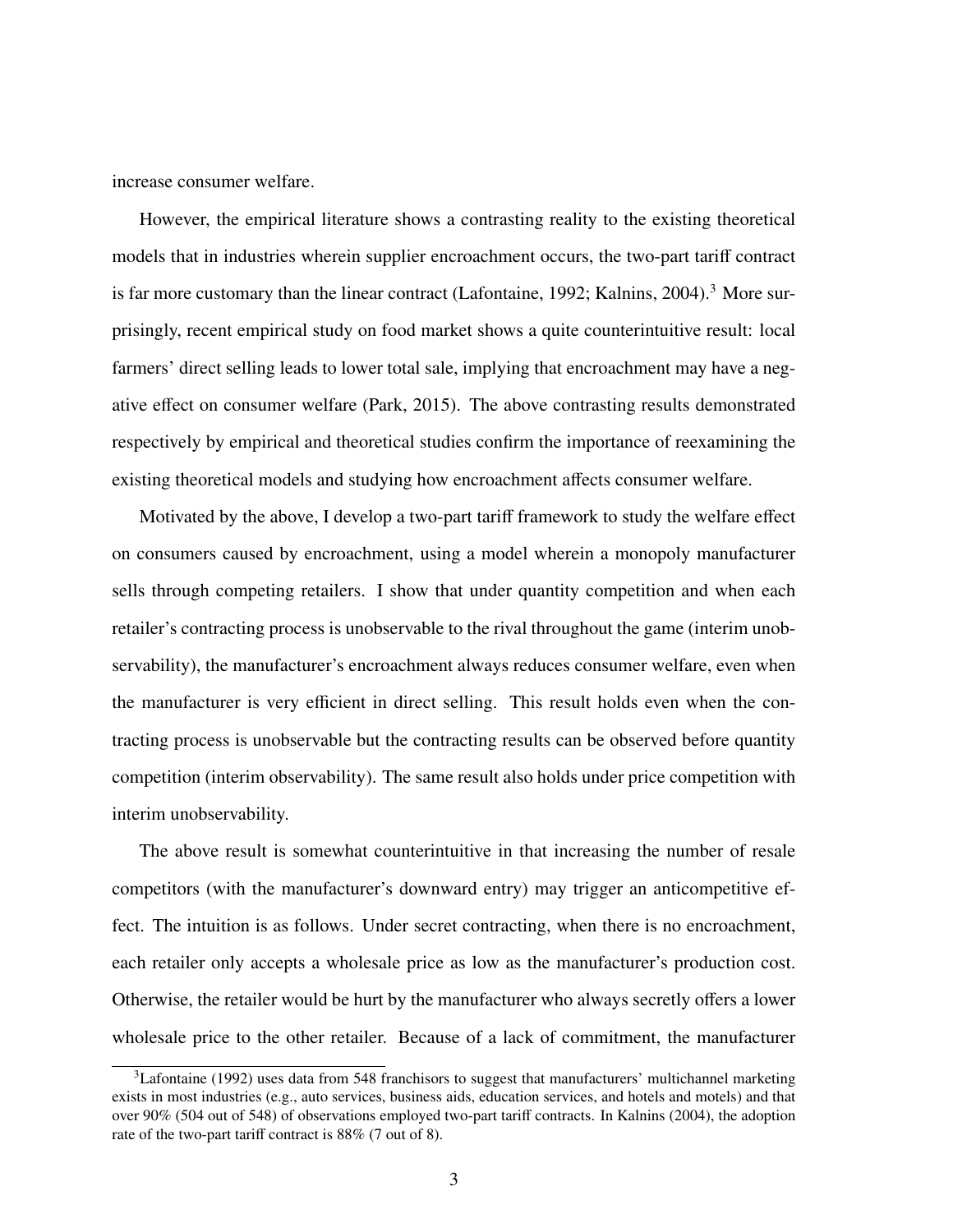has to supply the retailers at equal-to-margin wholesale prices, and thus fails to achieve an optimal profit. On the other hand, when the manufacturer has committed to encroach, its incentive to raise wholesale prices so as to shift more share to its direct channel is well understood by each retailer. In other words, the manufacturer can use the encroachment as a commitment tool to charge above-margin wholesale prices, which solves its commitment problem. The higher wholesale prices amplify double marginalization, thus curtailing consumers welfare.

My main logic that the invalidation of a two-part tariff contract may trigger a manufacturer's encroaching incentive is consistent with some empirical studies. For example, Kaufmann and Lafontaine (1994) use the case of McDonald's to show that a monopolist with a two-part tariff contract may enhance its profit by opening direct outlets. Michael and Moore (1994) support this conclusion and provide more generalized results among a wider set of franchise systems. Moreover, my findings concerning consumer welfare have significant policy implications vis-à-vis the debate over anti-encroachment legislation. Since the early 1990s, managers and legislators have sought to protect incumbent retailers' territories against manufacturers' (franchisors') direct sales (e.g., Hadfield, 1990; Blair and Lafontaine 2005; Espinoza, 2008). However, their efforts have been considered anticompetitive and thus harmful to consumers' benefits (Dutta et al., 1999; Blair and Lafontaine, 2005). Some who protest anti-encroachment legislation argue that encroachment may even benefit incumbent retailers, inducing pareto improvements (Kaufmann and Rangan, 1990; Kalnins, 2004). My study, on the contrary, demonstrates that supplier encroachment may be anticompetitive under some market circumstances and provides support for anti-encroachment legislation.

As noted, studies concerning supplier encroachment generally employ linear contract frameworks. For example, Chiang et al. (2003) discuss a price-setting game and show that a manufacturer uses the direct channel to threaten retailers into reducing their prices, although no direct sales actually occur. Arya et al. (2007) consider a quantity-setting game and show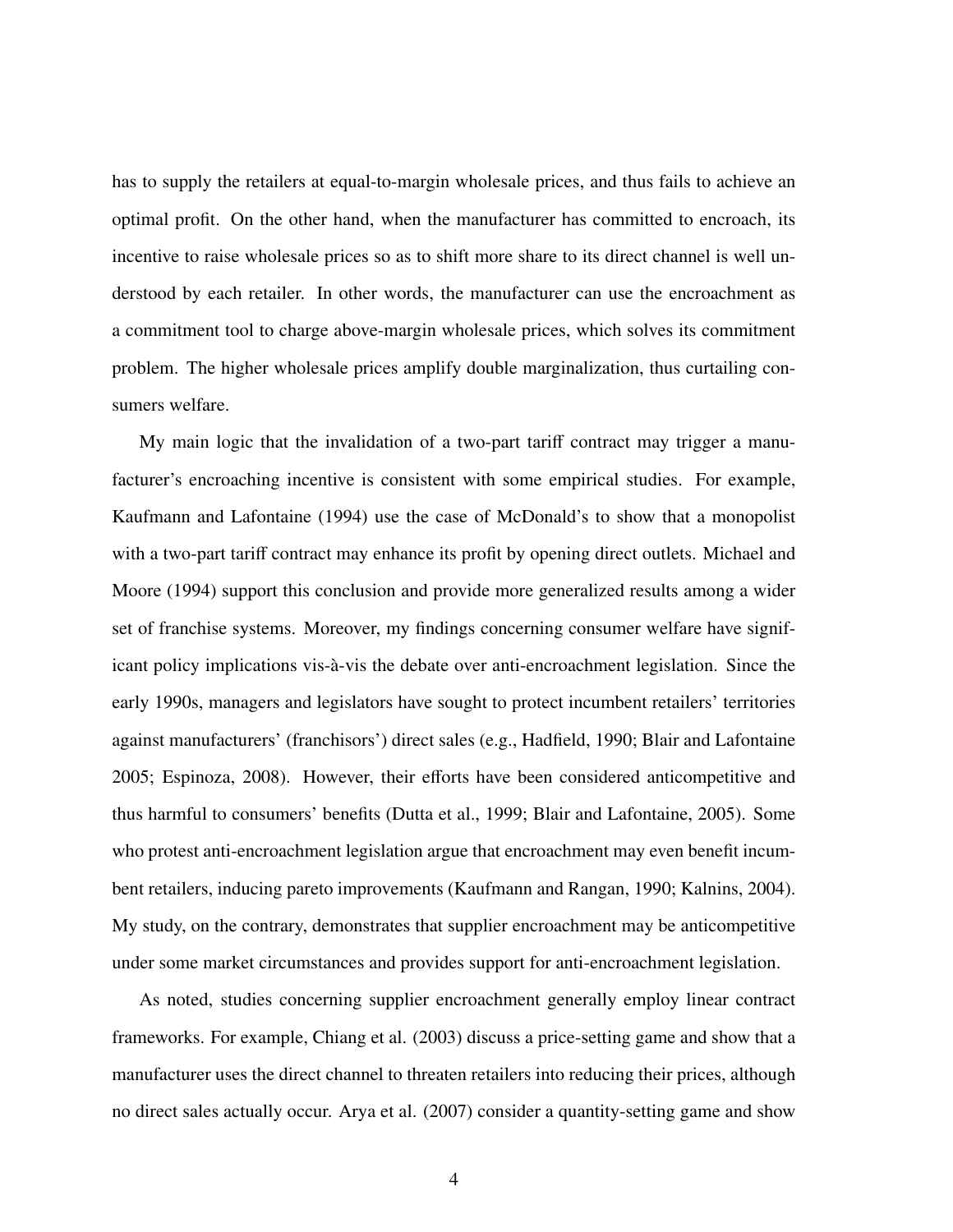that supplier encroachment triggers the manufacturer's incentive to reduce the wholesale price and may thus benefit the incumbent retailer. Tsay and Agrawal (2004) consider the case wherein both manufacturer and retailer invest in sales promotions. Cattani et al. (2006) discuss whether a manufacturer would promise an incumbent retailer to maintain a consistent wholesale or retail price after it encroaches. In sum, under a linear contract framework, these studies reveal that supplier encroachment works as an approach to alleviate double marginalization.My study differs from previous literature at the outset by focusing on how supplier encroachment performs under a two-part tariff contract. From this outset, my analysis offers a different standpoint–encroachment provides the manufacturer with a strategic tool to solve its commitment problem, which aggravates double marginalization.

To the best of my knowledge, Li et al. (2015) is the only study that analyzes supplier encroachment within a framework of nonlinear contracts. It discusses a bilateral monopoly with asymmetric market information in which the retailer knows the true market size whereas the manufacturer knows only the distribution. The manufacturer offers a nonlinear contract comprising a unit wholesale price and a corresponding quantity. The manufacturer faces a trade-off between using a direct channel to reduce information rent and causing distortions in retailer' order quantity. Essentially, in that study, the nonlinear contract always perfectly resolves double marginalization regardless of encroachment. Consumers always benefit from the encroachment because the downstream competition becomes more intense.<sup>4</sup> Since my study does not incorporate asymmetric market information, reducing information rent is not a concern. Then, I can focus on investigating how encroaching upon the resale market helps the manufacturer restore market power and how this affects consumer welfare. Therefore, despite of new results obtained in this research, I add several new insights to the literature.

My study is also related to the literature discussing upstream monopolist's commitment problem. A large theoretical literature shows that when a monopoly manufacturer supplies

<sup>4</sup>Their earlier study (Li et al., 2014) discusses supplier encroachment under asymmetric market information using a framework of linear contract.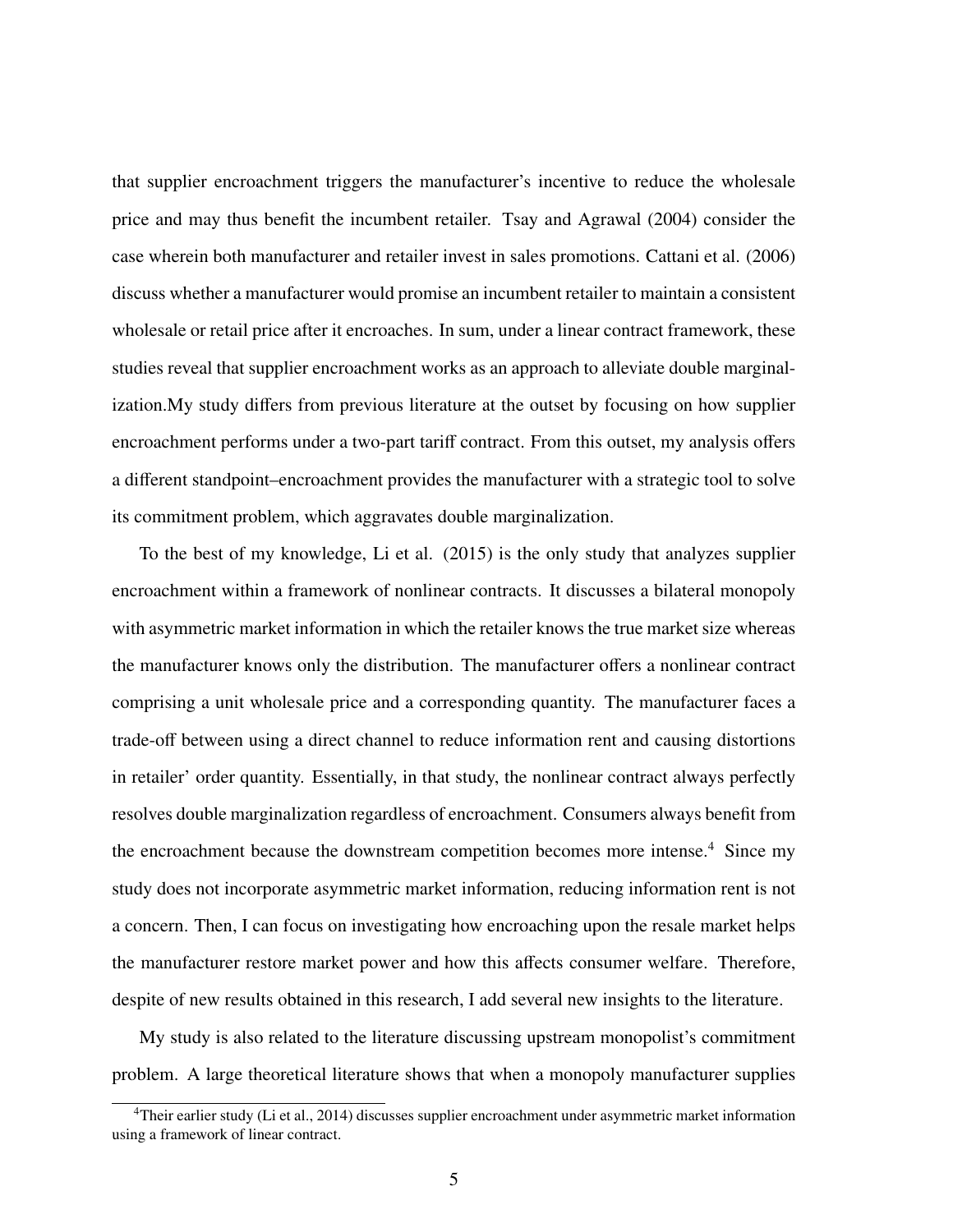competing retailers and secretly offers each a two-part tariff contract, each retailer's lack of knowledge of its rival's contracting results may undermine the manufacturer's commitment power. Specifically, the lack of commitment triggers each retailer to distrust the manufacturer's offer, which prevents the manufacturer from achieving optimal profit via the fixed fee (e.g., Hart and Tirole, 1990; O'Brien and Shaffer, 1992; McAfee and Schwartz, 1994). Solutions that help the manufacturer solve the commitment problem include imposing minimum resale price maintenance (O'Brien and Shaffer, 1992), allowing for nondiscrimination clauses for retailers (Marx and Shaffer,  $2004$ ),<sup>5</sup> utilizing upstream capacity constraint (Avenel, 2012), and carrying out vertical integration (Reisinger and Tarantino, 2015).<sup>6</sup> In this study, I demonstrate that an encroachment can also help a manufacturer solve this problem by creating a commitment tool (i.e., a direct channel).

The remainder of the paper is organized as follows. Section 2 introduces quantity competition with retailers' interim unobservability. Section 3 uses a general demand to demonstrate changes in wholesale prices, the manufacturer's profit and consumer welfare after the encroachment. Section 4 uses some examples to derive the manufacturer's encroaching decision in equilibrium and how consumer welfare is affected. Section 5 carries out an extension to analyze differentiated products. Section 6 discusses quantity competition with retailers' interim observability, and price competition with both interim unobservability and observability. Section 7 concludes the paper and discusses the case of the linear wholesale price contract.

<sup>&</sup>lt;sup>5</sup>Marx and Shaffer (2004) challenge one of McAfee and Schwartz (1994)'s results that nondiscrimination clauses is not able to solve the monopoly supplier's opportunism and thus fails to solve the commitment problem. Marx and Shaffer (2004) show that the commitment can be solved when retailers are allowed to invoke their nondiscrimination clauses.

<sup>6</sup>Also as demonstrated by law literature, more solutions to the manufacturer's commitment problem could include operating through a sole outlet (Hadfield, 1990) and creating exclusive territories for each downstream retailer (Gilo, 1999).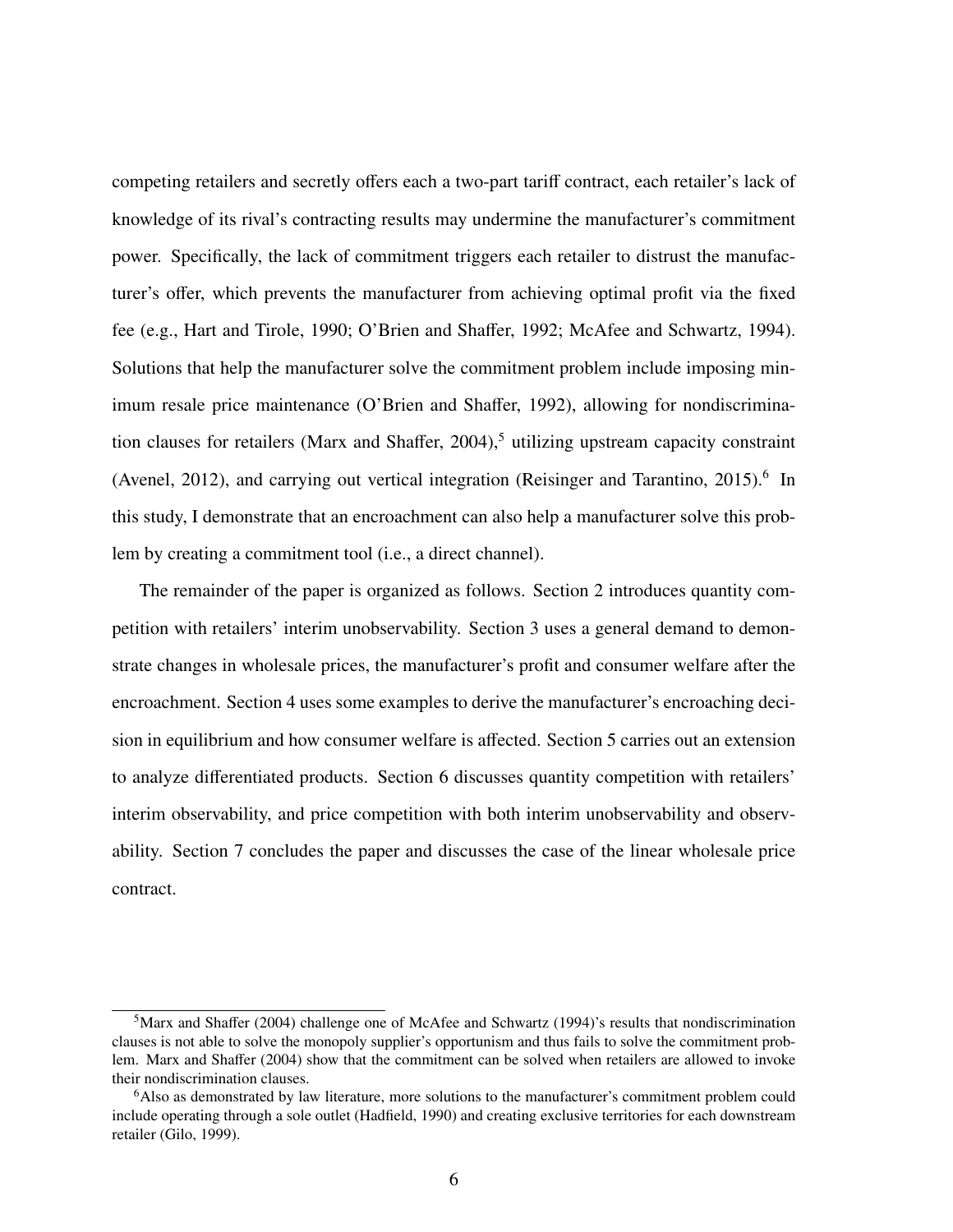### 2 Basic Model

Consider a vertically related industry in which manufacturer *M* uses an indirect channel to supply wholesale products to two retailers,  $R_1$  and  $R_2$ , that compete in quantity in the resale market. The manufacturer can also develop a direct channel through which it encroaches upon the resale market and competes with incumbent retailers. The retailer's resale cost is normalized to zero, and the manufacturer's marginal direct selling cost when it encroaches is  $c > 0$ .<sup>7</sup> For simplicity, I assume the manufacturer's production cost is zero.

Let us first consider a homogeneous product oligopoly. Denote each retailer's quantity by  $q_i$ ,  $q_j$ ,  $i, j = 1$  or 2, and the manufacturer's by  $q_M$  (if it encroaches). I assume that the demand for retailers' products is symmetric and that the inverse demand functions for resale products,  $p = P(\cdot)$ , is continuous, nonnegative, strictly decreasing, and twice differentiable. To guarantee that profit functions are strictly quasi-concave and that resale competition involves strategic substitutability, I assume  $P'(\cdot) + P''(\cdot)q_M < 0$  (if encroachment happens) and  $P'(\cdot) + P''(\cdot)q_i < 0$  (Vives, 1999).

In the contracting stage, the manufacturer offers each retailer a take-it-or-leave-it twopart tariff contract  $T_i \equiv (w_i, F_i)$ , where  $w_i$  is the wholesale price per wholesale product and  $F_i$  is a fixed fee. I assume the contract is offered secretly in the sense that each retailer cannot observe its rival's contract. The manufacturer and each retailer's profit,  $\pi_M$  and  $\pi_i$ , are realized as follows:

$$
\pi_i = [P(q_M + q_i + q_j) - w_i]q_i - F_i,
$$
\n(1)

 $<sup>7</sup>$  For example, suppose the incumbent retailers are brick-and-mortar ones and the manufacturer's direct</sup> channel is employed through an online store. Then, the brick-and-mortar retailers are more familiar with consumers' preferences from direct contact than the online store (Arya et al., 2007). Moreover, the manufacturer pays higher transportation costs to ship directly to consumers, whereas the brick-and-mortar retailers do not need to do this (Li et al., 2015). When the manufacturer utilizes an online store to sell directly, it must risk returns and redress because consumers cannot physically inspect products before ordering (Pan, 2016). This assumption is also standard in the literature in that the manufacturer acts as an entrant and is thus less efficient than the incumbent retailers.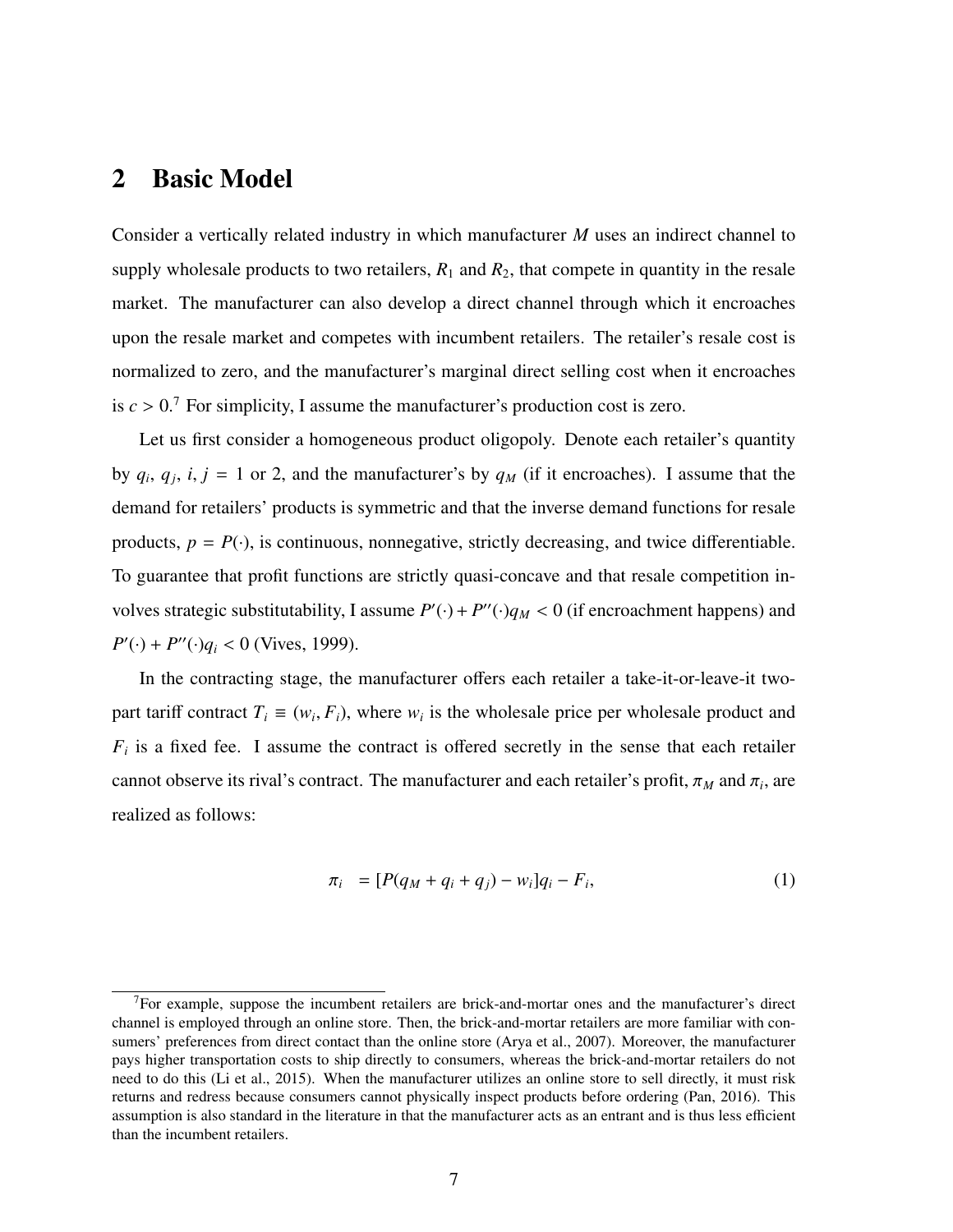$$
\pi_M = (w_i q_i + F_i) + (w_j q_j + F_j) + [P(q_M + q_i + q_j) - c]q_M,
$$
  
s.t.  $F_i \leq [P(q_M + q_i + q_j) - w_i]q_i,$   
 $F_j \leq [P(q_M + q_i + q_j) - w_j]q_j.$  (2)

Note that  $q_M$  and the third term in Eq. (2) does not exist when the manufacturer chooses not to encroach.

The game proceeds as follows: In period 1, *M* decides whether to encroach and commit to this decision in the following games. In period 2, *M* secretly offers a two-part tariff contract  $T_i$  to each retailer  $R_i$ . Retailers simultaneously and independently decide whether to accept or reject the contract. If one accepts, it immediately pays the fixed fee. In period 3, Retailers order the quantity of wholesale products  $(q_i)$  and pay the wholesale price per product. If the manufacturer encroaches, it chooses its quantity  $(q_M)$  and simultaneously competes with the retailers.

The timing line that the manufacturer decides whether to encroach before the contracting process reflects the idea that starting a direct channel is relatively irreversible and thus must be taken prudently. To start direct sale as an market entrant, the manufacturer has to deal with resale issues such as inventory and siting locations, which are always regarded as long-term decisions. Moreover, the above timing reflects the assumption that a manufacturer's commitment of encroachment is credible for the incumbent retailers. This assumption follows from the fact that the manufacturer's direct sale must be in compliance with the incumbent retailer's favor, which is requested by anti-encroachment legislation. Conducting direct sale without informing the incumbent retailer will possibly cause legal dispute afterwards.<sup>8</sup>

The above timing also follows the setting with "interim unobservability" in McAfee and Schwartz (1994) in the sense that each retailer can only observe its own contracting results before competing on the resale market (except for the encroachment decision by the man-

<sup>&</sup>lt;sup>8</sup> For example, some manufacturers (or franchisors in the franchising literature) are requested to open direct stores certain distance out of its incumbent retailers (franchisees)'s locations. A manufacturer will be accused if its direct sale is justified to have caused share losing of the incumbent retailers (Blair and Lafontaine, 2002; Espinoza, 2008).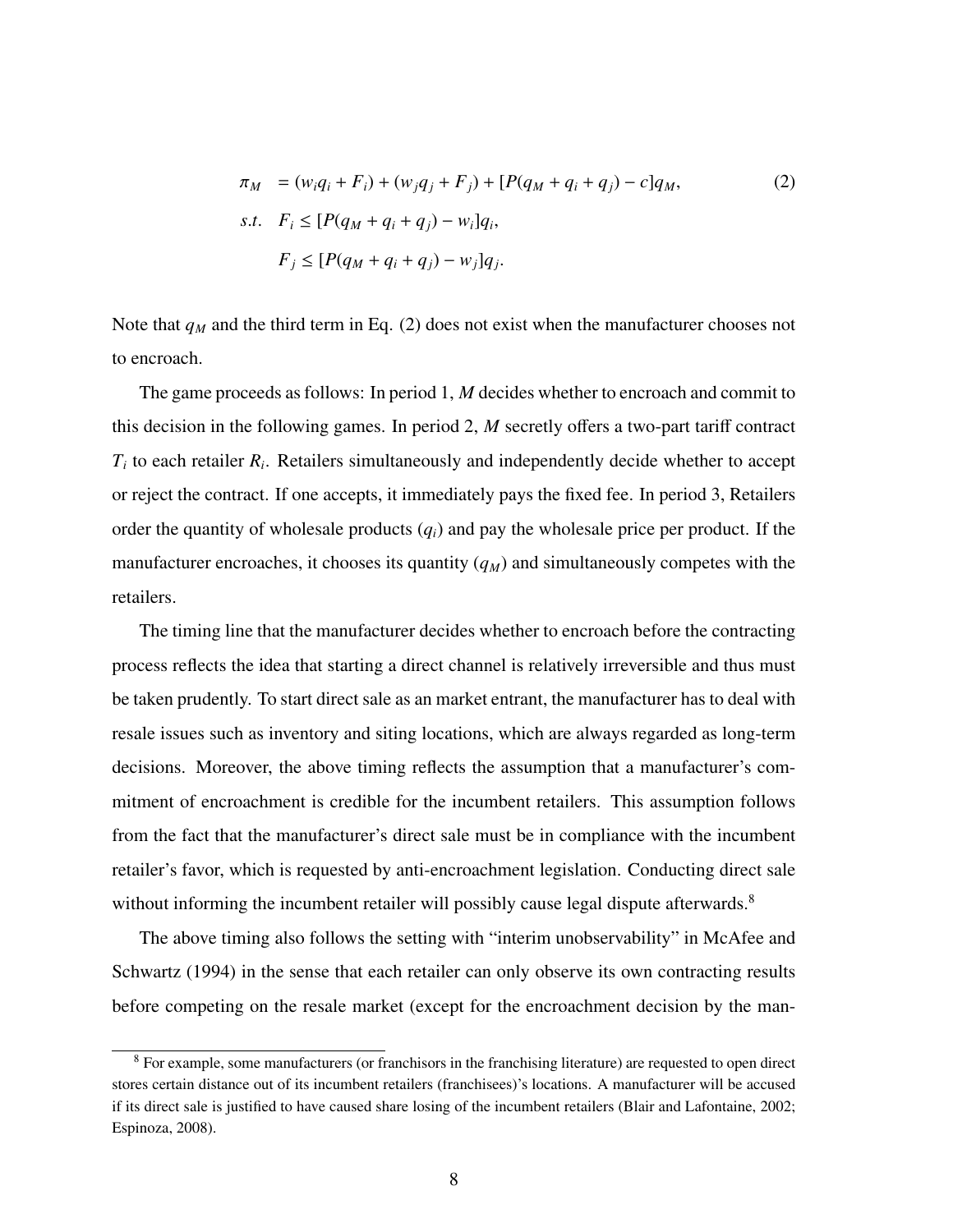ufacturer). In Section 6, I will discuss the other case with "interim observability" wherein each retailer observes its rival's contracting results before the competition starts.

For simplicity, I also make the following tie-breaking assumptions: 1) if each retailer is indifferent between accepting and rejecting the contract offered by the manufacturer in period 2, the retailer accepts it. 2) If the manufacturer is indifferent between encroaching and not, it encroaches. 3) If the manufacturer is indifferent between supplying both retailers and foreclosing both of them, it supplies both of them. The equilibrium is solved by backward induction. Throughout the analysis, equilibria are derived by first-order conditions, and the solutions satisfy the weak perfect Bayesian equilibrium.

# 3 Equilibrium Analysis

The manufacturer's decision in period 1 gives rise to two subgames: the manufacturer encroaches or not. I first derive equilibrium outcomes in each subgame, following the process in the literature on multilateral contracting under the passive belief assumption. The passive belief assumption requires that each retailer's conjecture about the contract offered to its retail competitor is unaffected by the out-of-equilibrium contract it receives from the manufacturer. Hence, in equilibrium, each retailer, say  $R_i$ , always expects that its rival  $R_j$  is offered an equilibrium wholesale price,  $w_j^*$ . This implies that each retailer's quantity is decided by only its own wholesale price, which is denoted by  $q_i(w_i)$ . I will go back to this point hereafter.

### 3.1 No-encroachment

First, let us consider the no-encroachment subgame. Under the assumption of passive belief, each retailer, say  $R_i$ , always expects that  $R_j$  receives an equilibrium wholesale price and that  $R_j$  also expects this in the same way. This implies that  $R_i$  always expects that  $R_j$  will choose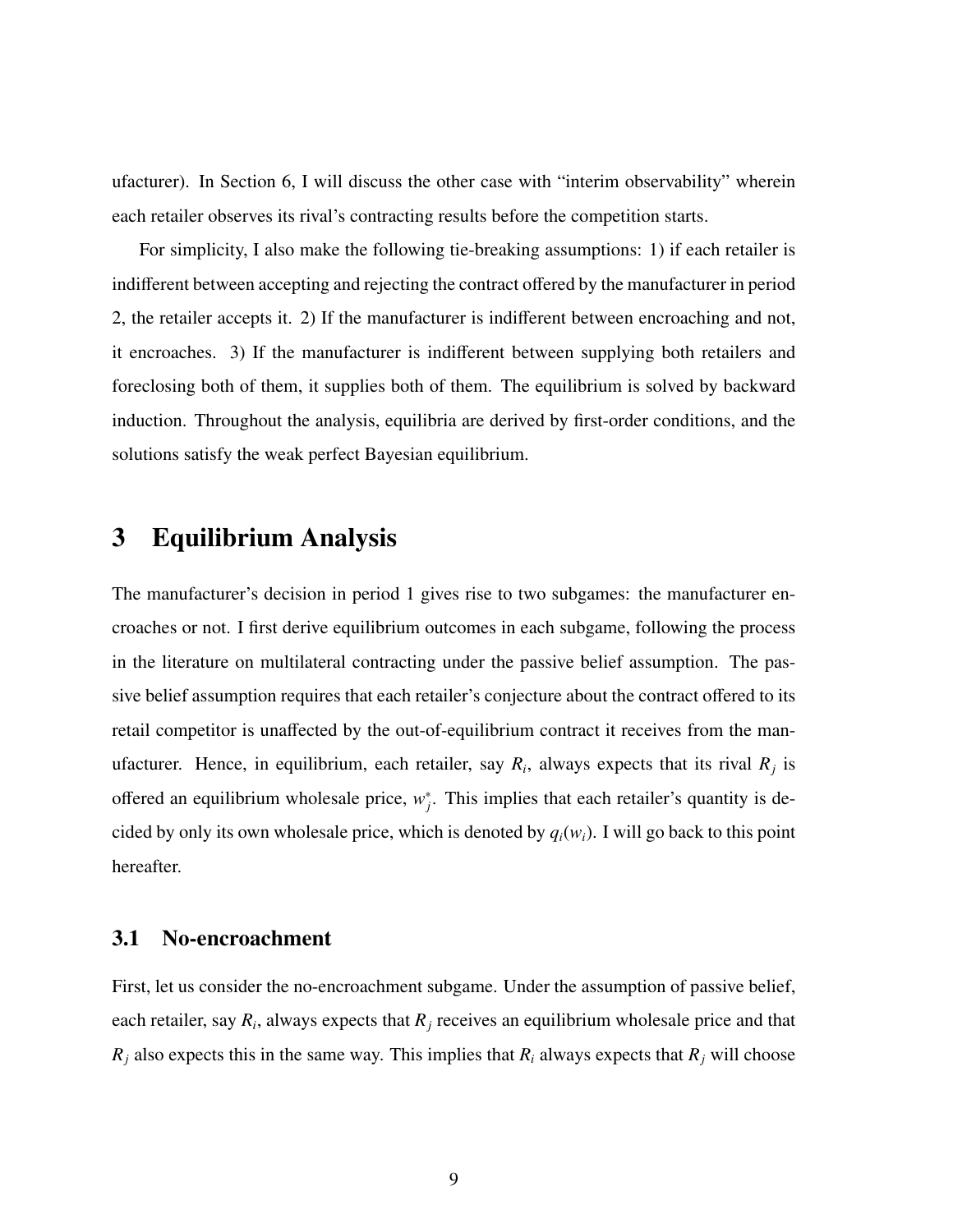an equilibrium quantity,  $q_j^*$ . The manufacturer solves the following maximizing problem:

$$
\max_{w_i, w_j, F_i, F_j} \qquad q_i(w_i)w_i + F_i + q_j(w_j)w_j + F_j
$$
\n
$$
s.t. \quad F_i \le \left\{ P[q_i(w_i), q_j^*] - w_i \right\} q_i(w_i)
$$
\n
$$
F_j \le \left\{ P[q_i^*, q_j(w_j)] - w_j \right\} q_j(w_j). \tag{3}
$$

Plugging  $F_i$  and  $F_j$ , the wholesale price  $w_i$  offered by the manufacturer to  $R_i$  only maximizes their joint profit. The manufacturer acts as if it and the contracting partner are integrated and face a given residual downstream demand. The first-order effect on the retailer's profit from changing  $R_i$ 's quantity  $q_i$  in response to  $w_i$  is zero by the envelope theorem. The direct effect of changing  $w_i$  is an internal transfer and is thus canceled. Therefore, the optimal  $w_i$  must satisfy

$$
w_i \frac{\partial q_i}{\partial w_i} = 0. \tag{4}
$$

Because  $\partial q_i/\partial w_i$  < 0, the wholesale price in equilibrium equals the manufacturer's marginal production cost (i.e.,  $w_i = 0$ ). Such an equal-to-margin wholesale pricing outcome is standard in the literature (Hart and Tirole, 1990; O'Brien and Shaffer, 1992; McAfee and Schwartz, 1994; Rey and Vergé, 2004; Reisinger and Tarantino, 2015). As an upstream monopolist, the manufacturer should have optimally set positive wholesale prices such that the resultant total quantity equals the monopoly level. However, because the contracting process is unobservable, each retailer only accepts a zero wholesale price. If one retailer accepts a positive wholesale price and pays the corresponding fixed fee, it will be hurt by the manufacturer's undercutting. More precisely, if one retailer accepts a positive wholesale price, the manufacturer would always secretly offers a lower wholesale price to the other retailer. Because of a lack of commitment, a two-part tariff contract does not ensure a monopoly profit for the monopoly manufacturer. The manufacturer can only commit to zero wholesale prices and the resultant competition gives rise to the total quantity of Cournot level. Notice that the manufacturer is better off when it forecloses either retailer and offers the remaining retailer  $w_i = 0$  and  $F_i$  equals to the monopoly retailer's resale profit. However, the retailer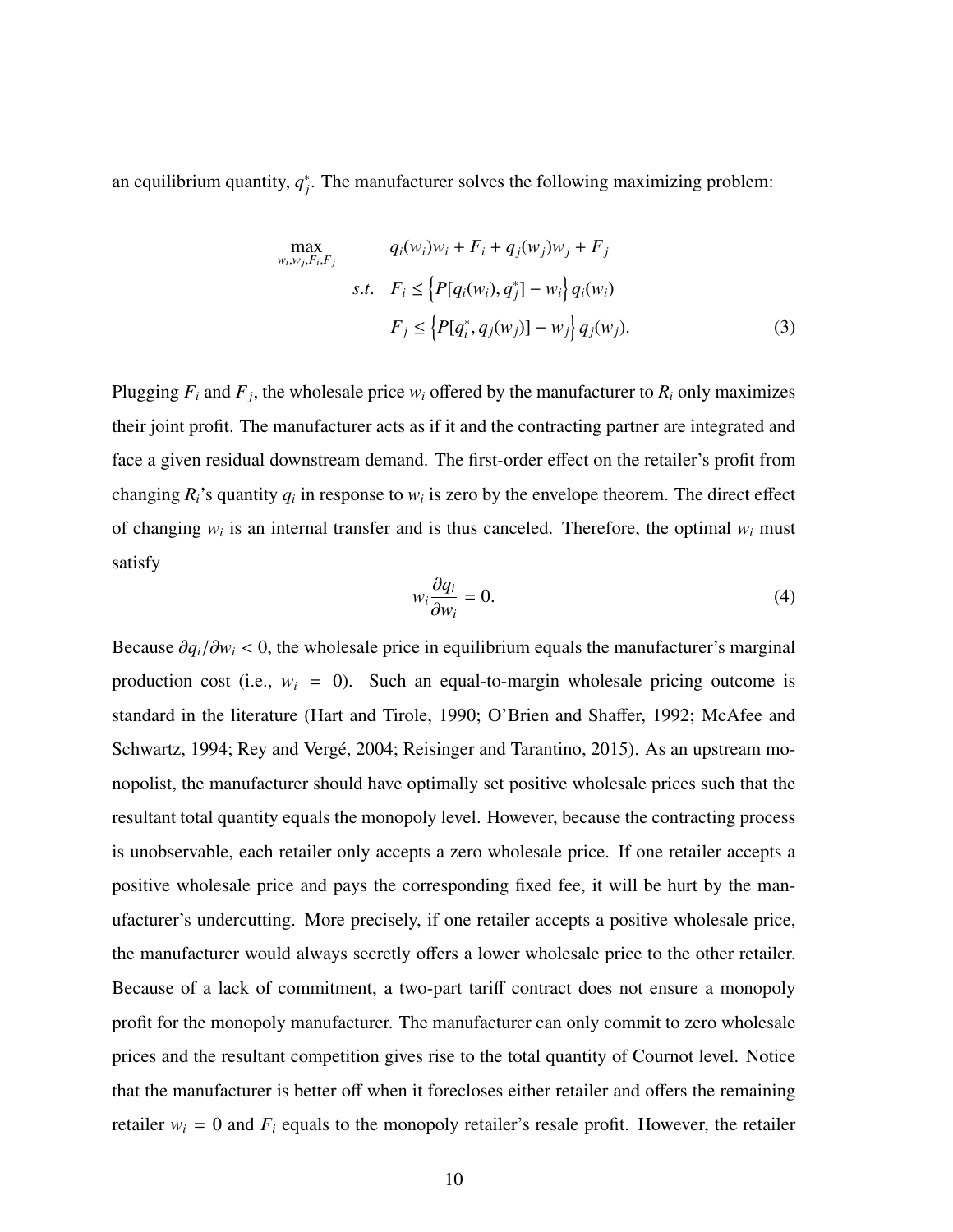must reject this offer because the manufacturer's commitment of foreclosure can never be guaranteed.<sup>9</sup> Such a commitment problem causes retailers to oversupply and prevents the manufacturer from achieving the downstream monopoly profit.

### 3.2 Encroachment

Next, I examine the subgame wherein the manufacturer encroaches. The optimal wholesale price  $w_i$  is determined as follows.

$$
\max_{w_i, w_j, F_i, F_j} \qquad q_i(w_i)w_i + F_i + q_j(w_j) + F_i + \left\{ P\Big(q_i(w_i), q_j(w_j), q_M[q_i(w_i), q_j(w_j)]\Big) - c \right\} q_M[q_i(w_i), q_j(w_j)],
$$
  
s.t.  $F_i \leq \left\{ P\Big(q_i(w_i), q_j^*, q_M(w_i, q_j^*)\Big) - w_i \right\} q_i(w_i),$   
 $F_j \leq \left\{ P[q_i^*, q_j(w_j), q_M(q_i^*, w_j)] - w_j \right\} q_j(w_j).$  (5)

The first row in Eq. (5) denote the profit from the indirect channels, and the second row denotes that from the direct channel. Because each retailer only knows its own wholesale price, even though the quantity competition happens in period 3, *q<sup>i</sup>* has already been decided by  $R_i$  in period 2, based on  $w_i$  and its expectation about  $q_j$  and  $q_M$ .<sup>10</sup> Thus, the manufacturer acts as a Stackelberg follower who decides  $q_M$  based on  $q_i(w_i)$  and  $q_i(w_i)$ , or formally  $q_M[q_i(w_i), q_i(w_i)]$  in the second row of Eq. (5). Note that as denoted in the third row of Eq. (5), when  $R_i$  decides whether to accept the highest fixed fee, its expectation about  $q_M$  in period 3 is also formed from its expectation about  $q_j^*$ . Now, the manufacturer still faces the commitment problem that it can only maximize the joint profit with  $R_i$  when choosing  $w_i$ . The optimal wholesale price is decided in the following lemma:

<sup>&</sup>lt;sup>9</sup>Given that  $R_1$  chooses the monopoly resale quantity  $q^M$  in period 3, the manufacturer always maintains  $R_2$  a positive resale quantity,  $q_2 = \arg \max_q [P(q^M + q)]q > 0$ , implying the manufacturer does not actually foreclose  $R_2$ .

<sup>&</sup>lt;sup>10</sup>Even though *c* is public information,  $R_i$  cannot make a precise expectation about  $q_M$  unless it knows  $w_j$ .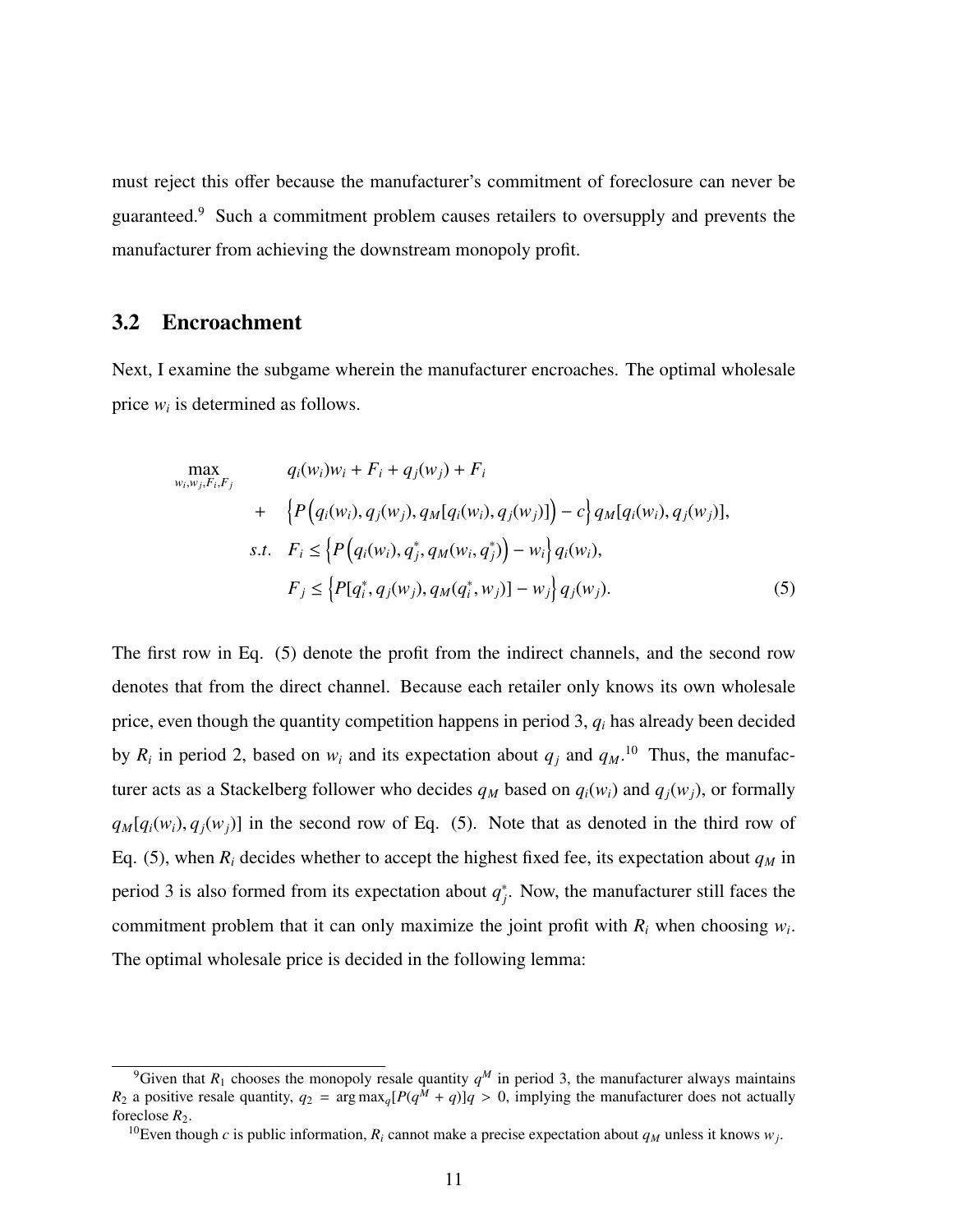Lemma 1 *In the subgame with encroachment, w<sup>i</sup> satisfies the follow:*

$$
w_i \frac{\partial q_i}{\partial w_i} + q_i \frac{\partial P}{\partial q_M} \frac{\partial q_M}{\partial w_i} + q_M \frac{\partial P}{\partial q_i} \frac{\partial q_i}{\partial w_i} = 0.
$$
 (6)

proof. The maximization problem in Eq. (5) can be derived as

$$
w_i \frac{\partial q_i}{\partial w_i} + q_i + (P'q_i + P - w_i) \frac{\partial q_i}{\partial w_i} + q_i \frac{\partial P}{\partial q_M} \frac{\partial q_M}{\partial w_i} - q_i
$$
  
+ 
$$
(P'q_M + P - c) \frac{\partial q_M}{\partial w_i} + q_M \frac{\partial P}{\partial q_i} \frac{\partial q_i}{\partial w_i}.
$$
 (7)

Using envelope theorem, I obtain Lemma 1.

From Lemma 1, the sign of  $w_i$  is decided by the relative share of the wholesale channel and its direct channel, namely  $q_i$  and  $q_M$ . Comparing with the subgame without encroachment, because now the manufacturer has committed that it will encroach in period 1, the retailer has to take into account the strategic interaction from the direct channel. Specifically, how  $w_i$  affects  $q_M$  is known by  $R_i$ . This implies that when encroachment happens, the manufacturer faces the following trade-off: to levy a positive wholesale price in order to shift more share to its direct channel, or to subsidize the retailer to promote the retailers' sales. This trade-off makes the current research different with those existing ones in the sense that the manufacturer may use the direct channel to solve its commitment problem.

In order to formulate a rigorous analysis on the sign of equilibrium  $w_i$ , I derive the manufacturer's maximization problem in an alternative way. Because *w<sup>i</sup>* decided in period 2 will ultimately determine  $q_i$  decided in period 3, the contract can be regarded as a quantity based two-part tariff, namely  $T_i = (q_i, F_i)$ . Each retailer, say  $R_i$ , only knows its own quantity  $q_i$ and forms an expectation about the rival's quantity  $q_j^*$ . In period 3, the manufacturer chooses *q<sup>M</sup>* to maximize its own profit, ignoring its impact on the profit from the retailer's channel,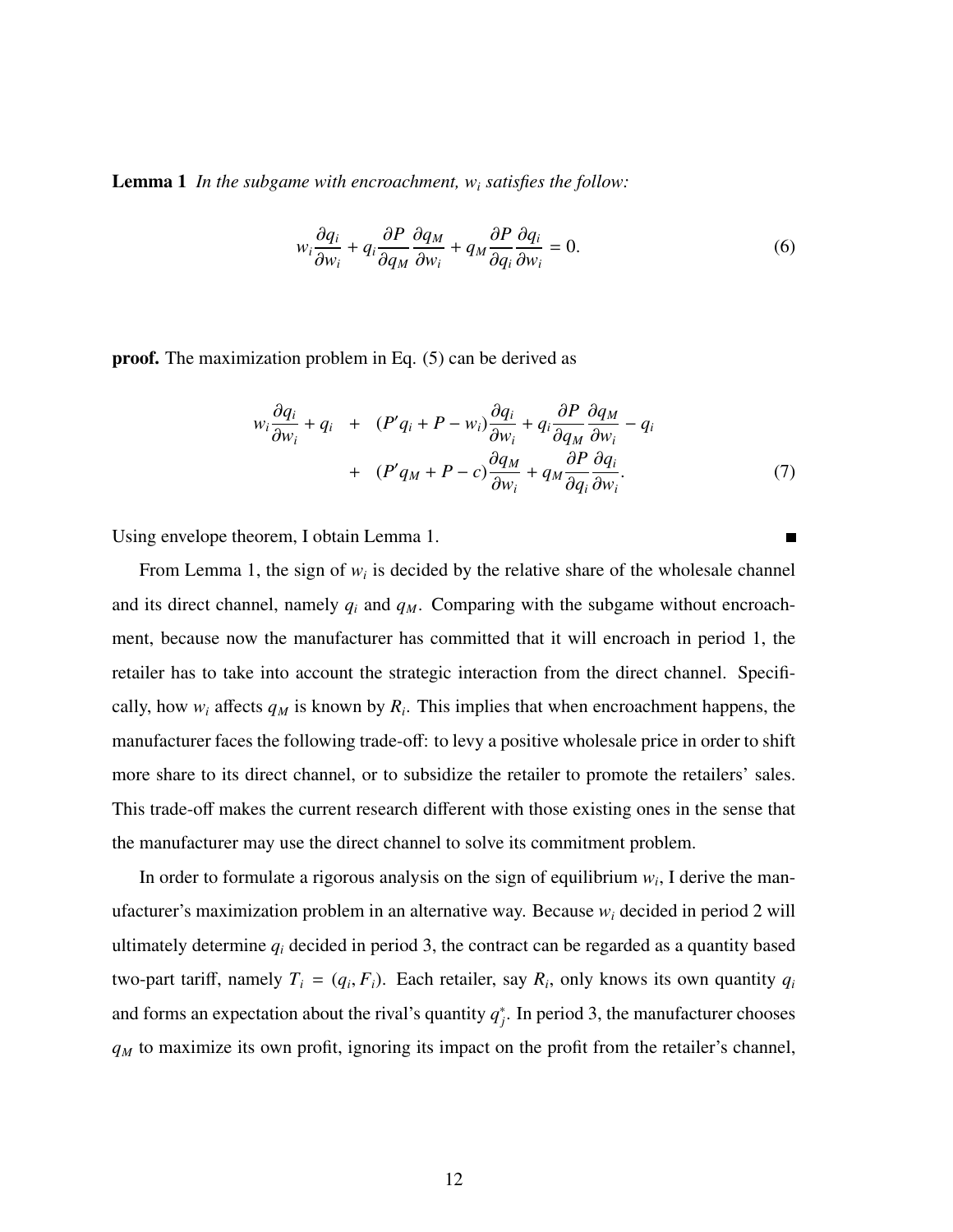because it has already levied  $F_i$  in period 2:

$$
\max_{q_M} [P(q_i + q_j + q_M) - c] q_M. \tag{8}
$$

The corresponding FOC will result in a best response,  $q_M(q_i+q_j)$ . In period 2, the contracting between *M* and *R<sup>i</sup>* requires solving

$$
\max_{q_i} F_i + w_i q_i + F_j + w_j q_j + \{ P[q_i + q_j + q_M(q_i + q_j)] - c \} q_M(q_i + q_j),
$$
  
s.t. 
$$
F_i \leq \{ P[q_i + q_j^* + q_M(q_i + q_j^*)] - w_i \} q_i;
$$

$$
F_j \leq \{ P[q_i^* + q_j + q_M(q_i^* + q_j)] - w_j \} q_j.
$$
(9)

Plugging  $F_i$  and  $F_j$ , the manufacturer chooses  $q_i$  to maximize the joint profit with  $R_i$ . Therefore, the problem in period 2 can be rewritten as

$$
\max_{q_i} P[q_M(q_i + q_j^*) + q_i + q_j^*]q_i + \left\{P[q_M(q_i + q_j) + q_i + q_j] - c\right\} q_M(q_i + q_j). \tag{10}
$$

In this subgame, the manufacturer acts as if it plays a Stackelberg game with itself, but with a different objective function in each period–in period 2, it takes into account the impact on the indirect channel, but in period 3, it ignores such an impact. Following this idea, it is straightforward to derive the each retailer's equilibrium share in this subgame:

Lemma 2 *In the subgame with encroachment, each retailer's quantity is given by*

$$
q_i = \frac{-c \times (P''q_M + 2P')}{(P')^2} > 0.
$$
 (11)

proof. The FOC in period 3 is given by

$$
P'q_M + P - c = 0.\t\t(12)
$$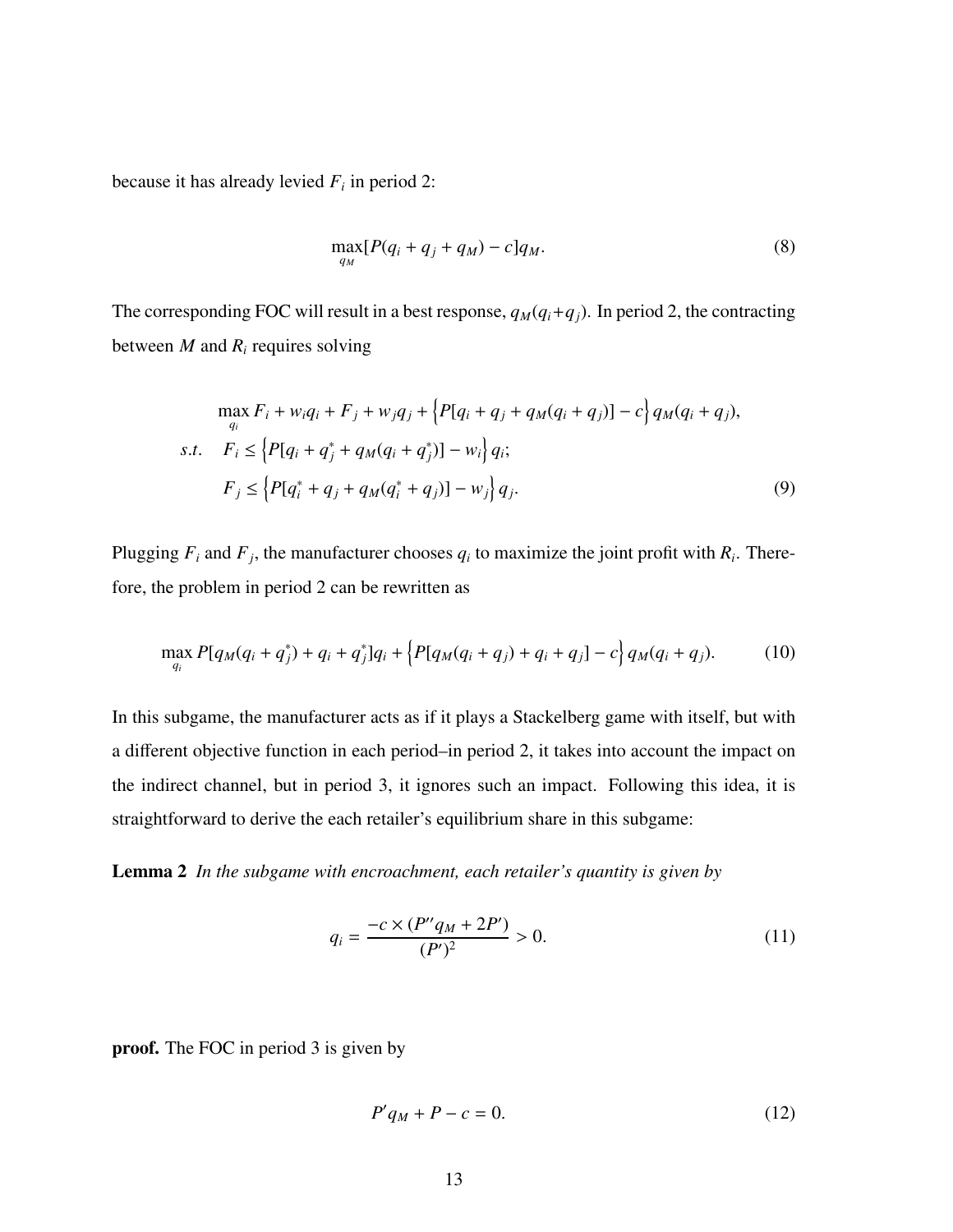Totally differentiating Eq. (12) gives rise to

$$
\frac{dq_M}{dq_i} = -\frac{P''q_M + P'}{P''q_M + 2P'}.\tag{13}
$$

Using Eq. (12), the maximization problem in Eq. (10) can be derived as

$$
[P'q_M + P - c] \frac{dq_M}{dq_i} + P'q_i \frac{dq_M}{dq_i} + P'q_M + P'q_i + p = 0
$$
  
\n
$$
\Rightarrow P'q_i \frac{dq_M}{dq_i} + c + P'q_i = 0
$$
  
\n
$$
\Rightarrow q_i = \frac{-c}{P' \times (1 + dq_M/dq_i)}.
$$
\n(14)

Substituting Eq. (13) gives rise to the expression in Lemma 2. Because of strategic substitutability,  $q_i$  is positive.  $\blacksquare$ 

Lemma 2 implies that as long as retailers have a cost advantage in resale activities, it is always optimal for the manufacturer to assign a positive share to each retailer. The value of each retailer's share is determined by how efficient its resale is. At extreme, when the manufacturer is as efficient as the retailers  $(c = 0)$ , the manufacturer assigns each retailer zero quantity so that its optimal direct sale becomes a monopoly level which is decided by Eq. (12). Therefore, due to the continuity, when *c* is sufficiently small, the second term in Eq. (6) is trivial, implying that the manufacturer levies a positive  $w_i$ . This finding is summarized in the next proposition:

**Proposition 1**  $\exists \bar{c} > 0$  *such that*  $\forall c < \bar{c}$ *, the manufacturer offers each retailer an abovemargin wholesale price when it encroaches.*

The intuition is as follows. When the the manufacturer is almost as efficient as the retailers, it depends quite less on them. But, as the manufacturer still cannot make its commitment of foreclosing either retailer credible, it still faces the commitment problem. Since the manufacturer's low resale cost is observed by each retailer, its incentive to charge a positive *w<sup>i</sup>* to shift share to the direct channel is also well understood. Each retailer knows that even if it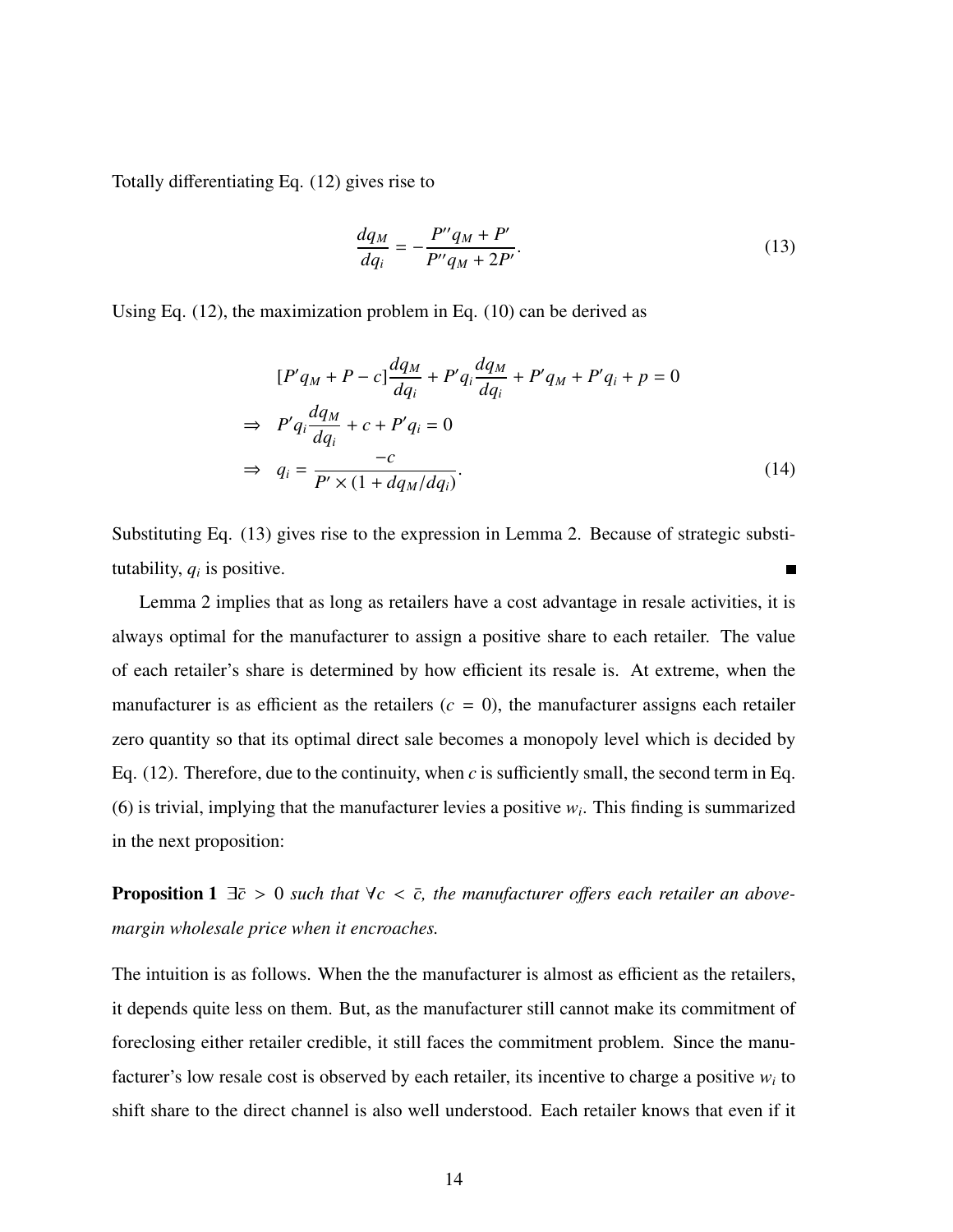accepts the positive wholesale price, it would not be undercut by the manufacturer as in the case without encroachment. This is because secretly undercutting either retailer harms the manufacturer's benefit from the direct channel. Thus, the encroachment acts as a commitment tool that makes the manufacturer's offer of positive wholesale prices credible. In other words, the encroachment authorizes the manufacturer a strategic option to control the total quantity sold in the resale market, which may partially solve its commitment problem.

### 3.3 No-encroachment vs. Encroachment

Now, I compare the manufacturer's profits and consumer welfare in the above two subgames. Let all notations with superscripts *N* and *E* denote equilibrium outcomes in the no-encroachment and encroachment cases, respectively. Let *CW* denote consumer welfare. Following the similar logic in deriving Proposition 1, I derive how the encroachment affects consumer welfare, which is summarized in the next proposition:

**Proposition 2**  $\exists \bar{c} > 0$  *such that*  $\forall c < \bar{c}$ *, the encroachment helps the manufacturer increase profit, which reduces consumer welfare.*

proof. Let us consider the extreme case wherein the manufacturer's marginal resale cost becomes zero.

When the manufacturer does not encroach,  $q_1^N$  $q_1^N$  and  $q_2^N$  $_2^N$  are solutions to the optimization system

$$
q_1^N = \arg\max_{q} P(q + q_2)q, \ q_2^N = \arg\max_{q} P(q_1 + q)q. \tag{15}
$$

The manufacturer's Profit and consumer welfare are given by

$$
\Pi_M^N = \Pi^{duopoly} \equiv P(q_1^N + q_2^N) \times (q_1^N + q_2^N), \tag{16}
$$

$$
CW^N = CW^{duopoly} \equiv \int_0^{q_1^N + q_2^N} P(z) dz - \Pi^{duopoly}.
$$
 (17)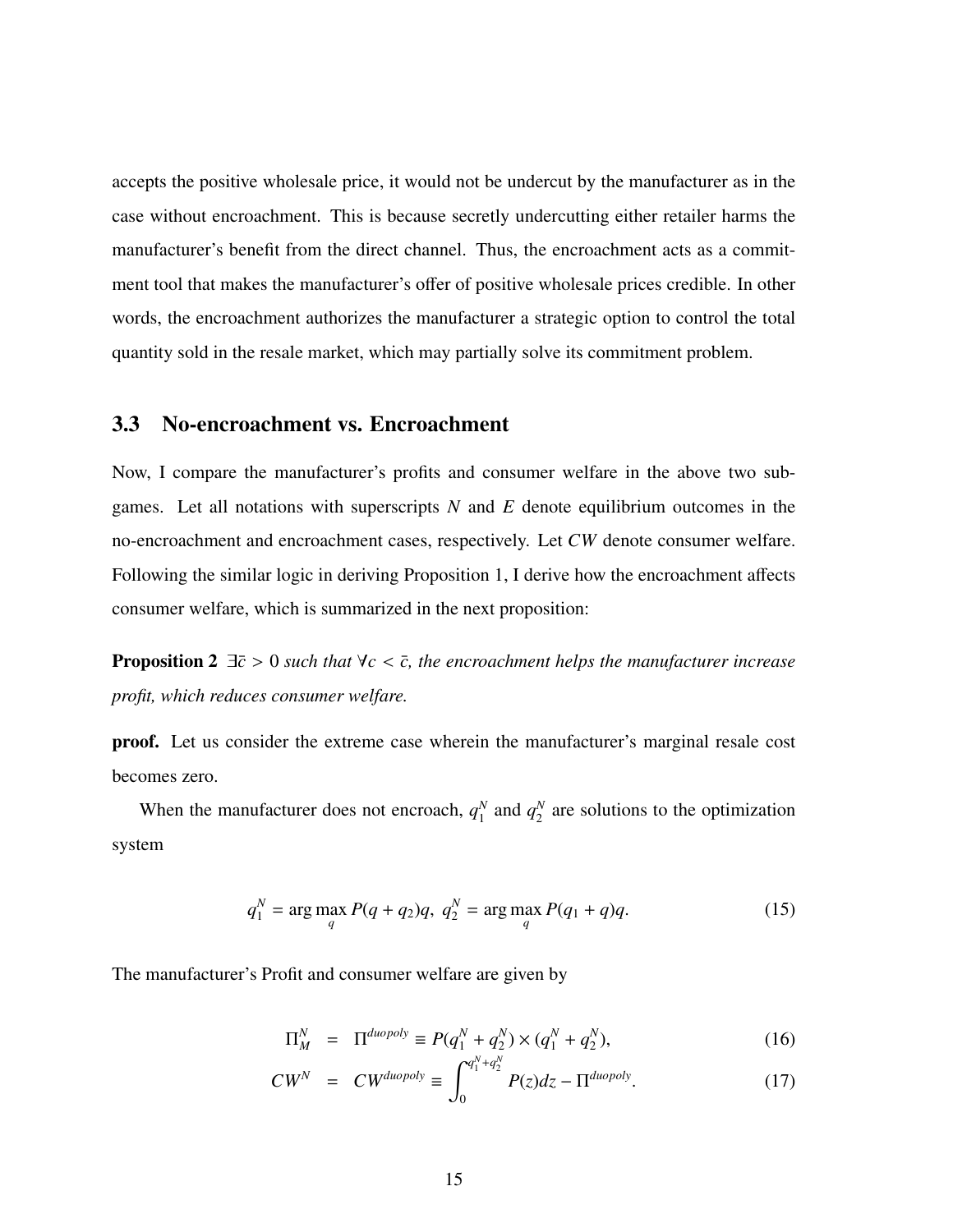When the manufacturer encroaches, the equilibrium quantities are

$$
q_i^E = 0, \ q_M^E = \arg\max_{q} P(q)q. \tag{18}
$$

The manufacturer's profit and consumer welfare are given by

$$
\pi_M^E = \pi^{monopoly} \equiv P(q_M^E) \times q_M^E,\tag{19}
$$

$$
CW^E = CW^{monopoly} \equiv \int_0^{q_M^E} P(z)dz - \pi^{monopoly}.
$$
 (20)

Because  $q_1^N + q_2^N > q_M^E$  and  $\pi^{duopoly} < \pi^{monopoly}$ ,

$$
\pi_{M}^{N}|_{c=0} < \pi_{M}^{E}|_{c=0}, \quad CW^{N}|_{c=0} > CW^{E}|_{c=0}.\tag{21}
$$

Using continuity, I finish proving Proposition 2.

The above proposition is seriously counterintuitive because consumers may be worse off with an additional supplier (the manufacturer) joining the resale competition, even though such an additional supplier is very efficient. The manufacturer's encroachment turns resale competition from a duopoly to a triopoly, generating a pro-competitive effect. Meanwhile, the above-margin wholesale prices incurred by the encroachment cause efficiency losses in the indirect channels, generating an anti-competitive effect. How consumers are affected is determined by the above trade-offs. Specifically, when *c* is small enough, the manufacturer is capable to use the direct sale to commit to the wholesale prices which are high enough to restrain the retailers' oversupply. In this way, the manufacturer solves its commitment problem and achieves a profit that is close to the monopoly level. On the other hand, consumers are harmed by the encroachment because the manufacturer restrains the total supply in the resale market. This implies that even if *c* is very small, the anti-competitive effect caused by the encroachment can outweigh the pro-competitive effect.

Notice that Proposition 2 holds with more downstream retailers. This is because the growing number of retailers will aggravate oversupply, which makes the manufacturer's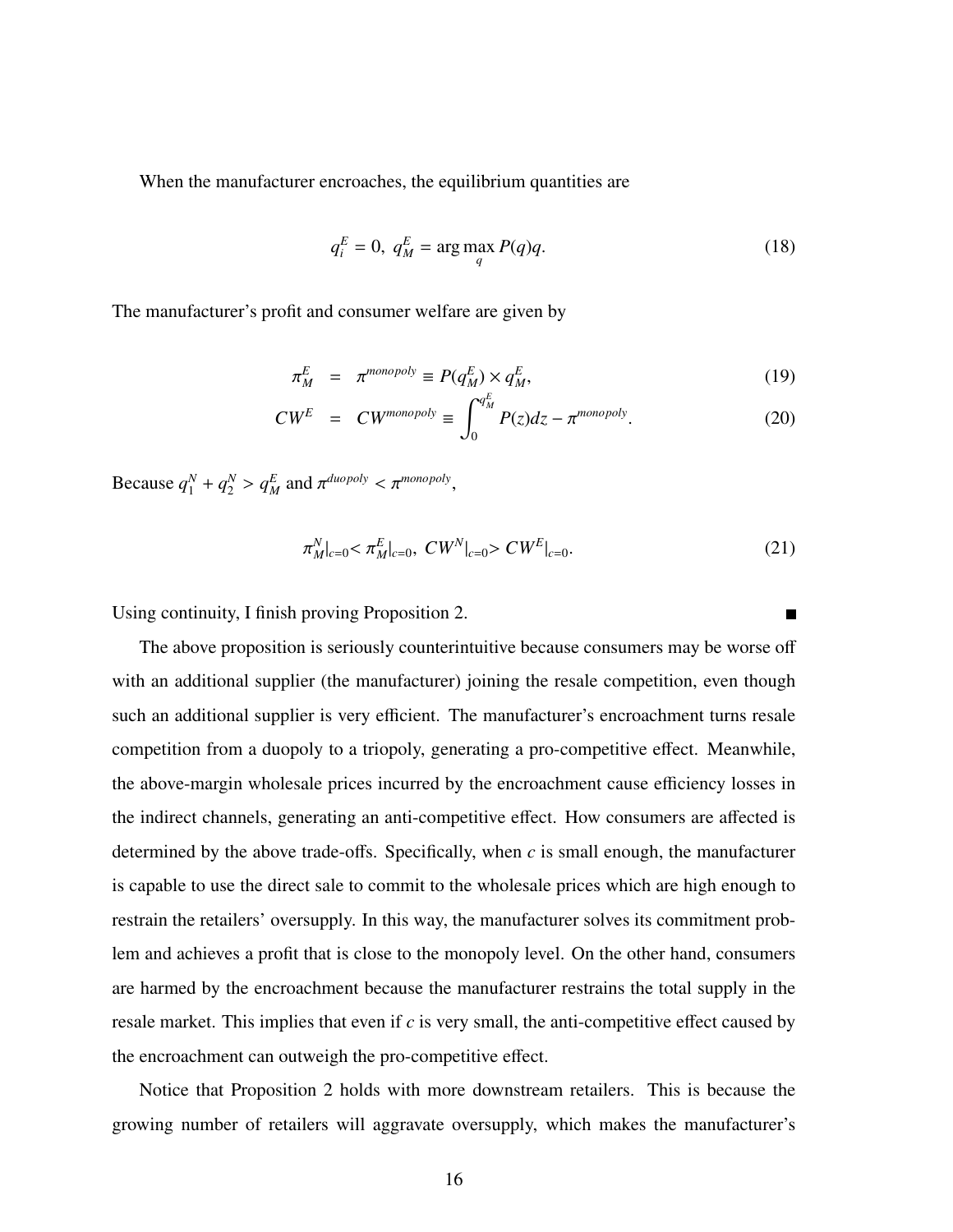commitment problem more severe. Then, the manufacturer must have a stronger willingness to develop a direct channel to restrict the total quantity in the resale market. Only by restricting the total quantity can the manufacturer enhance profit, implying that a profit-enhancing encroachment and a consumer welfare-improving encroachment must be paradoxical.

Even though comparing the two subgames is indicative of a downward entry that harms consumers, to derive the manufacturer's equilibrium decision in period 1, I still need to confirm the deviation cases wherein the manufacturer forecloses one or both retailers in the noencroachment subgame. Note first that the case wherein the manufacturer encroaches while supplying only one retailer can not occur in equilibrium. This imperative is established in the literature on supplier encroachment. When only one retailer constitutes the resale market, the manufacturer's opportunism is no longer a concern. Because the manufacturer can fully extract the monopoly retailer's surplus with a two-part tariff contract, it never encroaches upon the territory of the retailer who is more efficient in resale activities. This would give rise to the case wherein the manufacturer supplies only one retailer without encroaching, which actually never occurs under the assumption of unobservable contracting. In other words, as long as  $\pi_M^E > \pi_M^N$  is satisfied, the manufacturer never deviates by foreclosing one retailer. Therefore, I only need to exclude the deviation case wherein the manufacturer forecloses both retailers. This will be confirmed in the following sections.

### 4 Examples

### 4.1 Example 1: Linear Demand

In this subsection, I use a linear demand system to confirm the results in Proposition 1 and 2 and derive another result regarding consumer welfare. Let  $p = a - b(q_1 + q_2)$  when there is no encroachment and  $p = a - b(q_1 - q_2 - q_M)$  when encroachment happens.

No-encroachment: In equilibrium, each retailer is offered zero wholesale price, and the manufacturer obtains a profit comprising retailers' Cournot profits. Equilibrium outcomes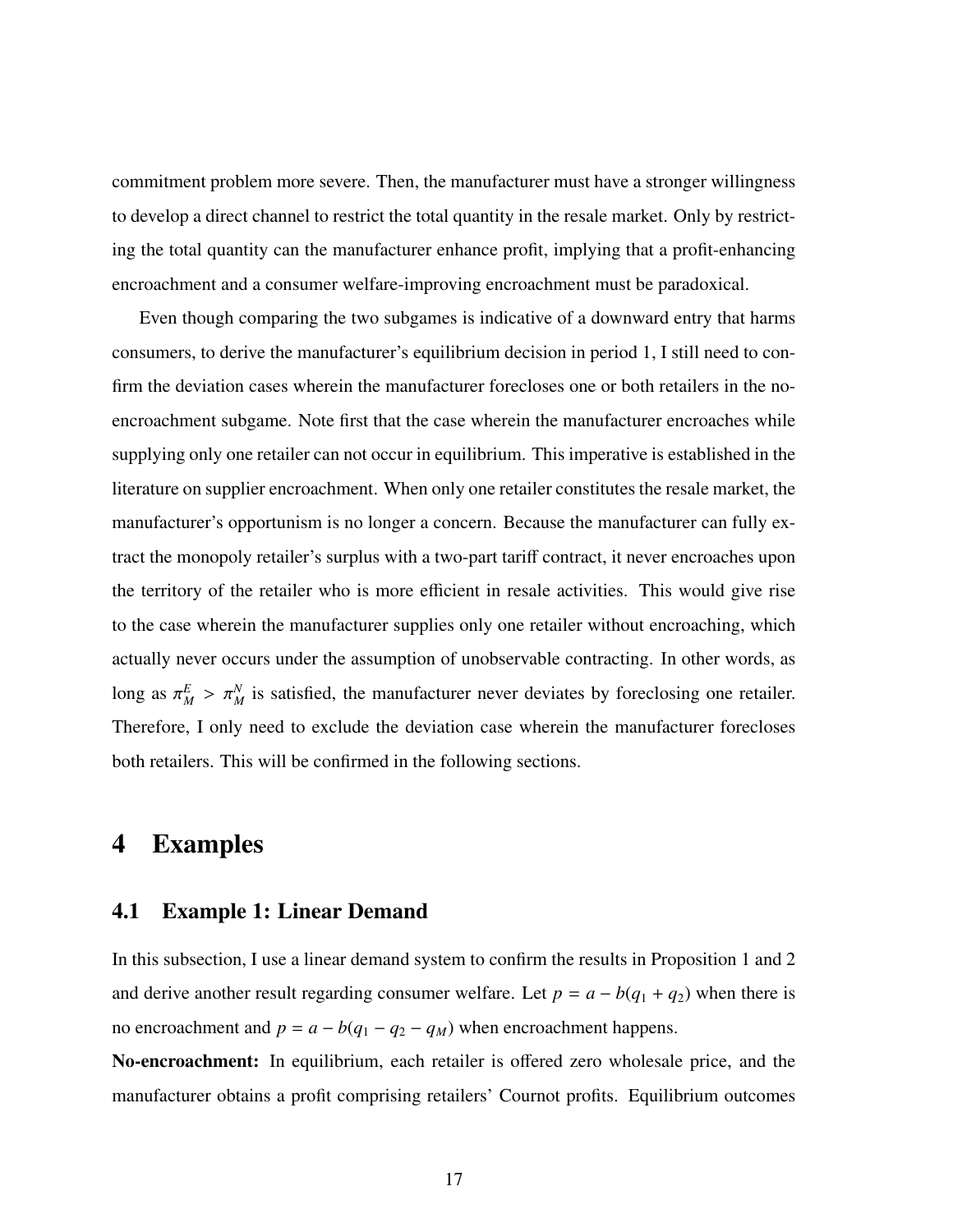are as follows:

$$
w_1^N = w_2^N = 0;
$$
  
\n
$$
q_1^N = q_2^N = \frac{a}{3b};
$$
  
\n
$$
\pi_M^N = 2 \times [a - b(q_1^N + q_2^N)] = \frac{2a^2}{9b};
$$
\n(22)

$$
CW^N = \int_0^{q_1^N + q_2^N} P(z) dz - \pi_M^N = \frac{2a^2}{9b};
$$
 (23)

Encroachment: Notice again that because the manufacturer has levied the fixed fee in period 2, it ignores the retailers' profits In period 3. Based on the the assumption of passive belief,  $R_i$  believes that  $R_j$  would choose an equilibrium quantity  $q_j^*$  which is given by<sup>11</sup>

$$
q_j(w_i^*, w_j^*) = \frac{a + c - 3w_j^* + w_i^*}{4b}.
$$
 (24)

passive belief requires that  $w_i^* = w_j^* \equiv w^*$ , from which

$$
q_j^* = \frac{a + c - 2w^*}{4b}.\tag{25}
$$

Besides,  $R_i$  also believes that the manufacturer would choose  $q_M$  in response to  $q_j^*$ . Then,  $q_i$ and *R*<sup>*i*</sup>'s expectation about *q*<sup>*M*</sup> are decided by simultaneously solving max<sub>*q*</sub></sub>[ $a - b(q_i + q_j^* + q_j^*)$ ]  $q_M$ ) −  $w_i$ ] $q_i$  and max<sub> $q_M$ </sub>[ $a - b(q_i + q_j^* + q_M) - c$ ] $q_M$ , which are given as follow:

$$
q_i(w_i) = \frac{3a + 3c - 8w_i + 2w^*}{12b}; \ q_M(w_i, q_j^*) = \frac{3a - 9c + 4w_i + 2w^*}{12b}.
$$
 (26)

This implies that when each retailer is offered a wholesale price in period 2, it can decide which quantity to sell in period 3. Knowing this, the manufacturer decide its quantity by maximizing the profit from direct selling,  $\max_{q_M} [P(q_i + q_j + q_M) - c]q_M$ , from which the

 $^{11}q_j(w_i, w_j)$  is the solution to the maximization problems  $\max_{q_i}[a - b(q_i + q_j + q_M) - w_i]q_i$  and  $\max_{q_M}[a - b(q_i + q_j + q_M)]$ *b*( $q_i + q_j + q_M$ ) – *c*] $q_M$ , where *i* = 1, 2.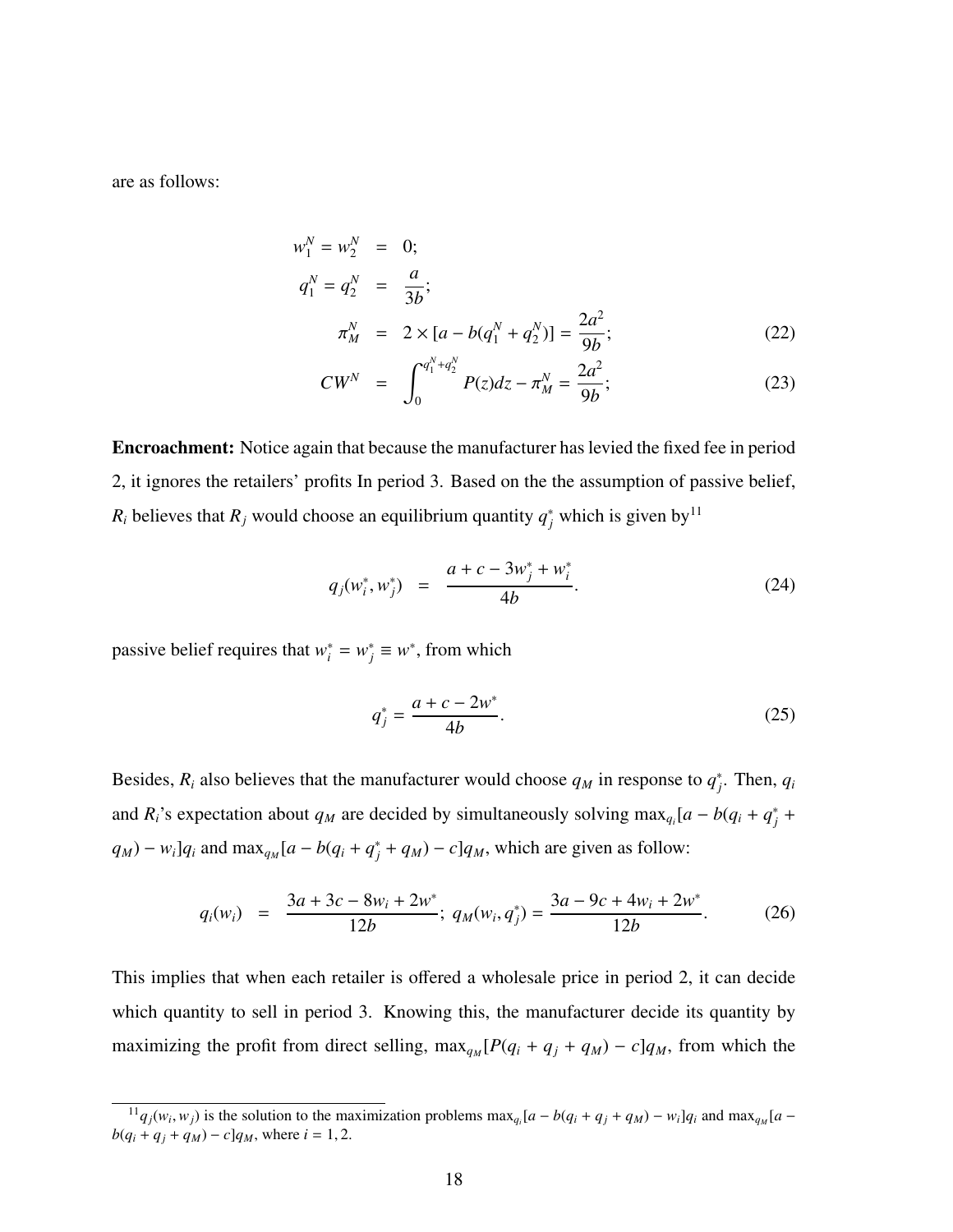manufacturer's optimal direct share can be derived as follows:

$$
q_M[q_1(w_1), q_2(w_2)] = \frac{a - c - q_1(w_1) - q_2(w_2)}{2} = \frac{3a - 9c + 4w_1 + 4w_2 - 2w^*}{12b}.
$$
 (27)

Substituting Eq. (25), (26) and (27) to Eq. (5) the equilibrium outcomes can be derived as follow:

$$
w_1^E = w_2^E = \frac{a - 7c}{2};
$$
  
\n
$$
q_1^E = q_2^E = \frac{2c}{b}, q_M^E = \frac{a - 5c}{2b};
$$
  
\n
$$
\pi_M^E = \frac{(a - c)^2}{4b};
$$
  
\n
$$
= \frac{C^{q_1^E + q_2^E + q_M^E}}{4b} = \frac{(a + 3c)^2}{2b}
$$
 (28)

$$
CW^E = \int_0^{q_1^E + q_2^E + q_M^E} p(z) dz - \pi_M^E - c q_M^E = \frac{(a+3c)^2}{8b}.
$$
 (29)

Deviation: When the manufacturer forecloses both retailers and supplies the resale market directly, it obtains monopoly output  $q'_M$  and profit  $\pi'_M$ , with marginal resale cost *c*:

$$
q'_M = \frac{a-c}{2b};
$$
  
\n
$$
\pi'_M = \frac{(a-c)^2}{4b};
$$
\n(30)

$$
CW' = \int_0^{q'_M} [p(z) - c] dz - \pi'_M = \frac{(a - c)^2}{8b}.
$$
 (31)

Comparing the outcomes under the "no-encroachment" and "encroachment," I can confirm the arguments that the encroachment helps the manufacturer enhance profit and always reduces consumer welfare. Taking into account the deviation case,  $\pi_M^E = \pi_M^r$  implies that foreclosing both retailers cannot bring a better profit than encroachment for the manufacturer. By the tie-breaking assumption 3), a consumer welfare-reducing downward entry can actually happen in equilibrium, which is summarized as follows:

Corollary 1 *In a linear demand system,*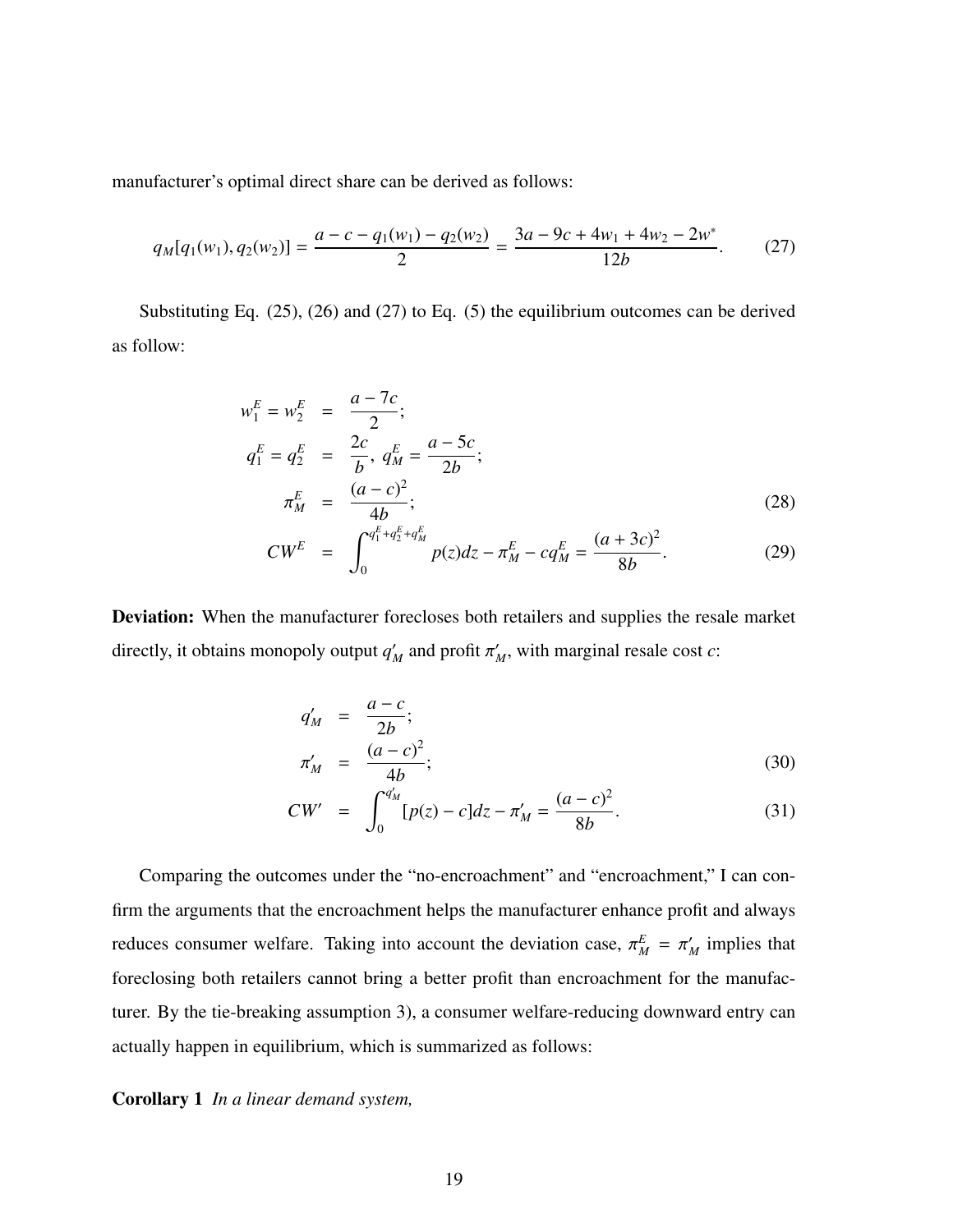*i) the manufacturer encroaches in equilibrium if and only if*

$$
0 < \frac{c}{a} < \frac{3 - 2\sqrt{2}}{3};\tag{32}
$$

#### *ii) the encroachment always reduces consumer welfare.*

Moreover,  $CW^E > CW'$  implies that even though the manufacturer achieves the same profit when employing multichannel distribution as when running the direct channel only, the multichannel distribution results in a larger total quantity than that in the case when both retailers are foreclosed, implying a better consumer welfare.

It is noteworthy that *CW<sup>E</sup>* increases in *c*. This finding is also counterintuitive because in the linear demand system, one firm's lower marginal cost always gives rise to a smaller total quantity and a higher market price, which is summarized in the following proposition:

Proposition 3 *In a linear demand system, when encroachment happens, the manufacturer's cost reduction always harms consumer welfare.*

Now I discuss the intuition. In a quantity competition with homogeneous products, according to the theorem of Bergstrom and Varian (1985), price, total quantity and consumer welfare depend only on the total marginal costs of all firms, namely  $w_1^E + w_2^E + c$ . When running multichannel distribution, the manufacturer's main task becomes managing its direct and indirect channels such that it achieves an optimal aggregate profit. A lower *c* motivates the manufacturer to become more active in the direct channel and to rely less on the retailers who cause a commitment problem for the manufacturer. Therefore, the manufacturer's incentive to charge a higher wholesale price becomes credible for each retailer who then accepts such a wholesale price. Because there are two indirect channels in this market, the efficiency loss due to higher wholesale prices is doubled nad outweighs the gain due to a lower *c*. Consequently, under multichannel distribution, a lower *c* enables the manufacturer to better solve its commitment problem, meanwhile causing loss for consumers.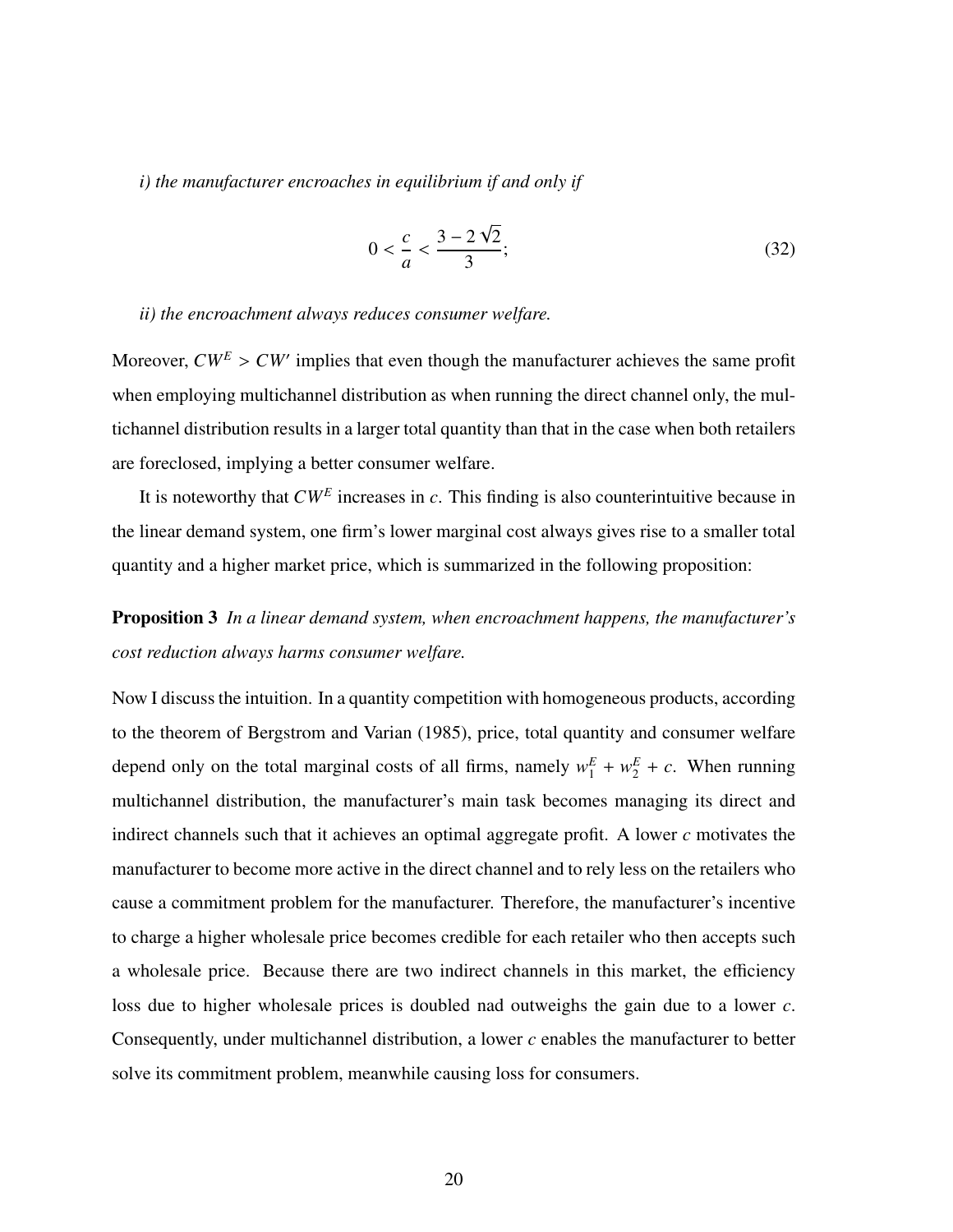| $c \times 10^3$                                                                     | $\overline{10}$                                       | 8.5                                                   | $\overline{7}$ | 55 | 4 | 2.5 |
|-------------------------------------------------------------------------------------|-------------------------------------------------------|-------------------------------------------------------|----------------|----|---|-----|
| $\pi_M^E \times 10^3$                                                               | 379.1503                                              | 380.0089 380.8691 381.7307 382.5937 383.4579          |                |    |   |     |
| $\pi_M^N \times 10^3$                                                               |                                                       | 353.5534 353.5534 353.5534 353.5534 353.5534 353.5534 |                |    |   |     |
| $\pi'_M \times 10^3$                                                                | 379.1411 380.0031 380.8658 381.7291 382.5931 383.4577 |                                                       |                |    |   |     |
| $\overline{CW^E \times 10^3}$ 137.7128 136.3260 134.9308 133.5269 132.1140 130.6918 |                                                       |                                                       |                |    |   |     |
| $CW^N \times 10^3$ 235.7023 235.7023 235.7023 235.7023 235.7023 235.7023            |                                                       |                                                       |                |    |   |     |

Table 1:  $\beta = 2$ 

### 4.2 Example 2: Non-linear Demand

In this subsection, I use a nonlinear demand system to confirm my results. Let  $p = a (q_1 + q_2)$ <sup>β</sup> when there is no encroachment and  $p = a - (q_1 + q_2 + q_M)$ <sup>β</sup> when encroachment happens. Due to mathematical complexity involved, I cannot explicitly derive the close-form solutions. Therefore, I specify *a* to 1, and provide numerical results as denoted Tables 1. The following information can be obtained: 1) even though with a non-linear demand system, an encroachment in equilibrium may still reduce consumer welfare. 2) the manufacturer's cost reduction harms the consumers.

# 5 Extension: Differentiated Products

In this section, I consider a case wherein the manufacturer and retailers sell heterogeneous products and products sold by different retailers are perfect substitutes.<sup>12</sup> Let  $\pi_M$  denote the manufacturer's profit including the fixed fee. A representative consumer's utility is quadratic with the form

$$
u(q_1, q_2, q_M) = a(q_1 + q_2 + q_M) - \frac{1}{2} [(q_1 + q_2)^2 + 2\gamma (q_1 + q_2) q_M + q_M^2] + I, \qquad (33)
$$

where  $\gamma \in (0, 1]$  denotes the substitutability between the two varieties and *I* denotes consumer income. Notice that all results here are consistent with the case of homogeneous

<sup>&</sup>lt;sup>12</sup>In Section 6, I will consider the case wherein products sold by different retailers are differentiated.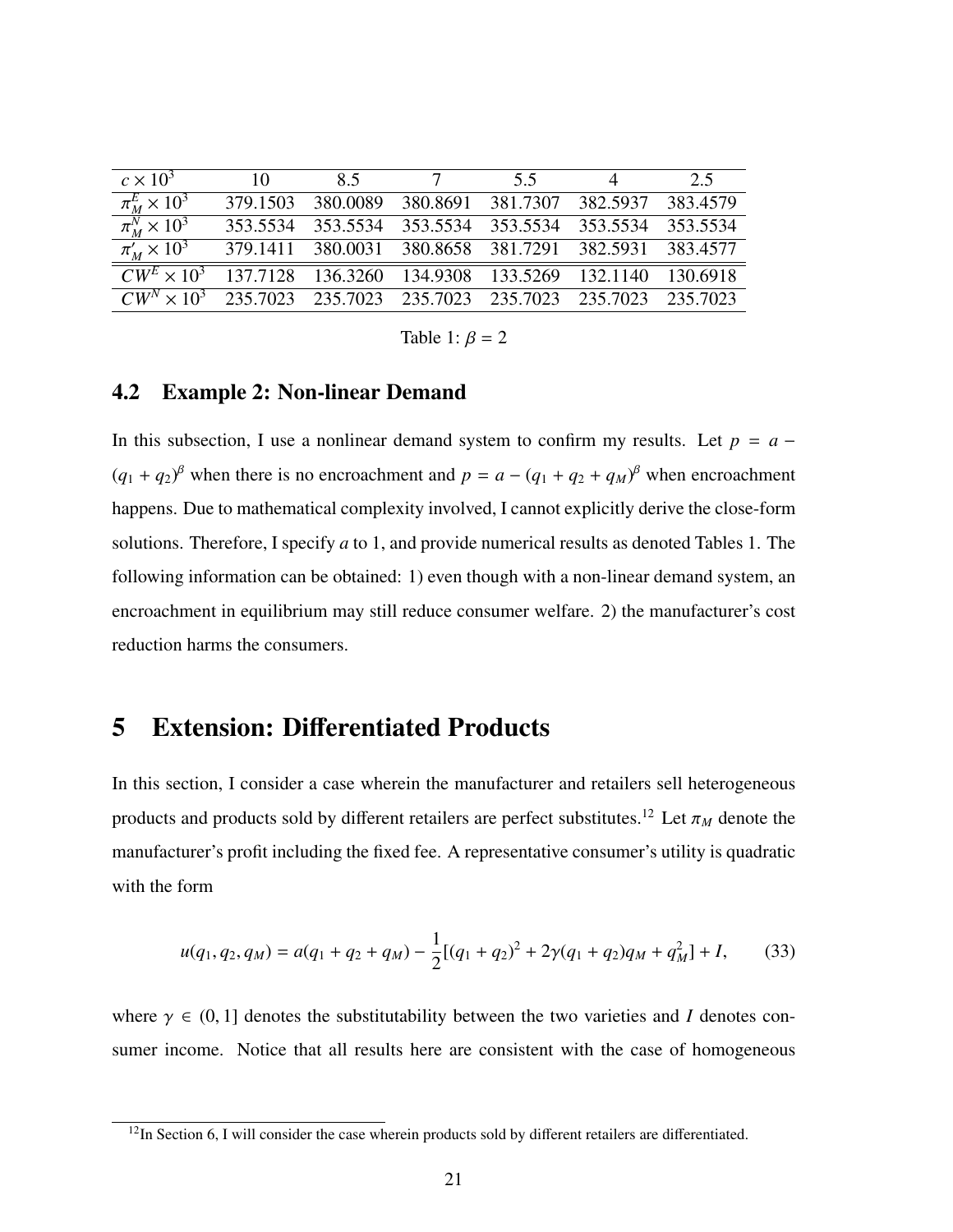products when  $\gamma = 1$ . The inverse demand functions for products *R* and *M* are denoted by

$$
p_R = a - (q_1 + q_2) - \gamma q_M, \ p_M = a - q_M - \gamma (q_1 + q_2). \tag{34}
$$

Consumer welfare when the encroachment happens can be denoted as

$$
CW = u(q_1, q_2, q_M) - cq_M - \pi_M. \tag{35}
$$

I omit the detailed calculations because they are quite similar with those in our basic model. Details can be provided upon request. The equilibrium outcomes in each subgame and in the deviation case are given as follow:

### No-encroachment:

$$
w_i^N = 0; \ q_i^N = \frac{a}{3}; \ \pi_M^N = \frac{2a^2}{9}; \ CW^N = \int_0^{q_1^N + q_2^N} p_R(z) dz - \pi_M^N = \frac{2a^2}{9}.
$$
 (36)

### Encroachment:

$$
w_i^E = \frac{\gamma[(6 - 6\gamma + \gamma^2)a - (6 + \gamma^2)c]}{2(6 - 5\gamma^2)};
$$
  
\n
$$
q_i^E = \frac{2[(1 - \gamma)a + \gamma c]}{6 - 5\gamma^2}, q_M^E = \frac{(6 - 4\gamma - \gamma^2)a + (6 - \gamma^2)c}{6 - 5\gamma^2};
$$
  
\n
$$
\pi_M^E = \frac{(68 - 64\gamma - 60\gamma^2 + 64\gamma^3 - 7\gamma^4)a^2 - 2(36 - 32\gamma - 28\gamma^2 + 32\gamma^3 - 7\gamma^4)ac}{4(6 - 5\gamma^2)^2}
$$
  
\n
$$
+\frac{(36 - 28\gamma^2 - 7\gamma^4)c^2}{4(6 - 5\gamma^2)^2};
$$
  
\n
$$
CW^E = \frac{(100 - 80\gamma - 92\gamma^2 + 56\gamma^3 + 17\gamma^4)a^2 - 2(36 - 40\gamma - 44\gamma^2 + 28\gamma^3 + 17\gamma^4)ac}{8(6 - 5\gamma^2)^2}
$$
  
\n
$$
+\frac{(36 - 44\gamma^2 + 17\gamma^4)c^2}{8(6 - 5\gamma^2)^2}.
$$
  
\n(38)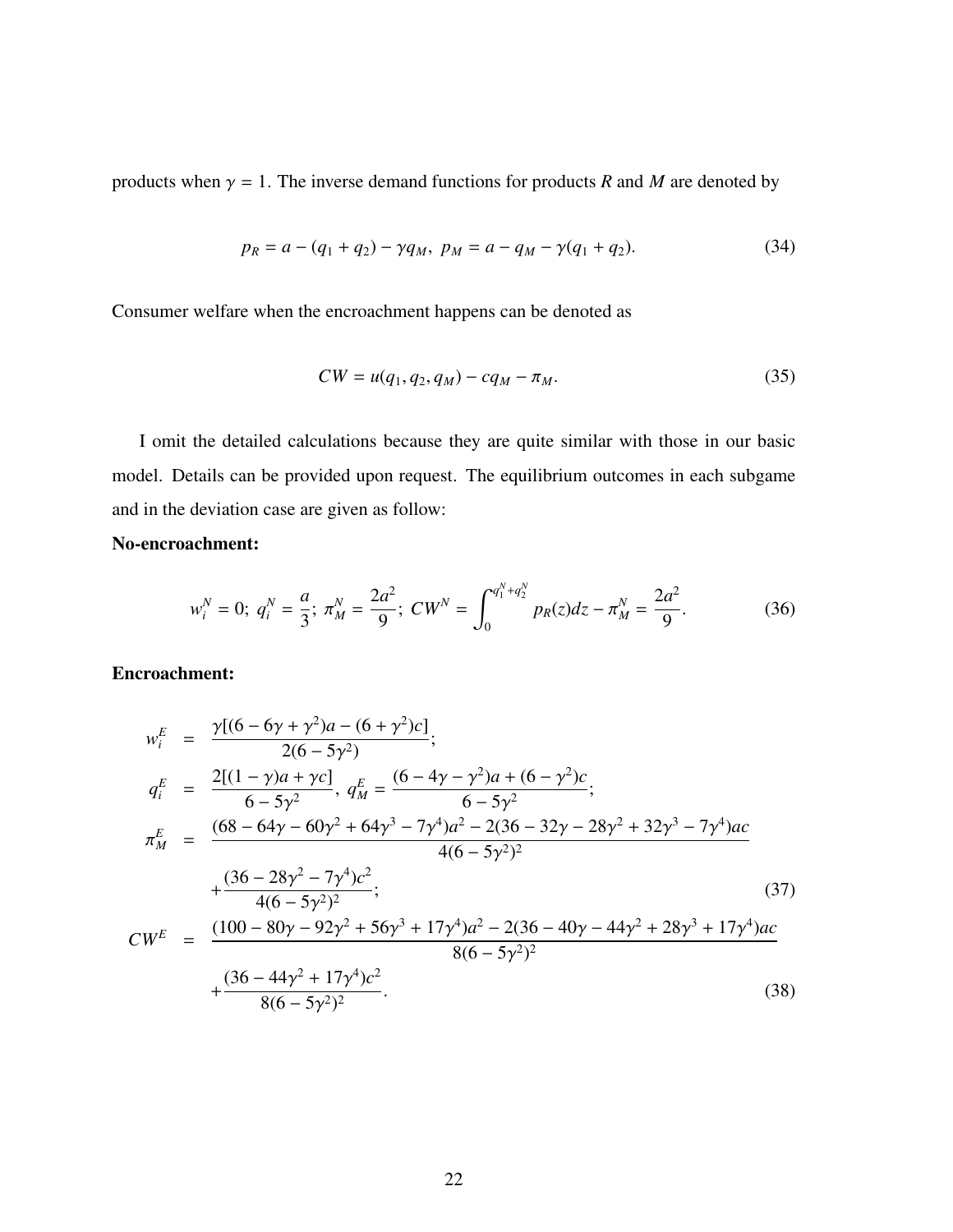### Deviation:

$$
q'_{M} = \frac{a - c}{2};
$$
  
\n
$$
\pi'_{M} = \frac{(a - c)^{2}}{4};
$$
\n(39)

$$
CW' = \frac{(a-c)^2}{8}.
$$
 (40)

Comparing  $\pi_M^E$ ,  $\pi_M^N$ *M* and  $\pi'_M$ , I can confirm that when  $\pi^E_M > \pi^N_M$  is satisfied,  $\pi^E_M > \pi'_M$  must also be satisfied. The next proposition summarizes the conditions under which our arguments in the case of homogeneous products hold.

Proposition 4 *When products in the direct and indirect channels are di*ff*erentiated,*

*i*) the manufacturer encroaches in equilibrium if and only if  $0 < c/a < f_1(\gamma)$ , where  $f_1(\gamma)$ *is the threshold value satisfying*  $\pi_M^E = \pi_M^N$ *M ;*

*ii)* the encroachment reduces consumer welfare if and only if  $f_2(\gamma) < c/a < f_3(\gamma)$ , where *f*<sub>2</sub>( $\gamma$ ) *and f*<sub>3</sub>( $\gamma$ ) *are threshold values satisfying*  $CW_M^E = CW_M^N$ ;

*iii) the manufacturer's cost reduction harms consumer welfare if and only if*  $c/a > f_4(y)$ , *where*  $f_4(\gamma)$  *is the threshold value satisfying*  $\partial CW_M^E / \partial c = 0$ *.* 

$$
f_1(\gamma) = \frac{36 - 32\gamma - 28\gamma^2 + 32\gamma^3 - 7\gamma^4}{36 - 28\gamma^2 - 7\gamma^4} - \frac{2\gamma(6 - 5\gamma^2)\sqrt{16 - 14\gamma^2}}{3(36 - 28\gamma^2 - 7\gamma^4)},
$$
  
\n
$$
f_2(\gamma) = \frac{36 - 40\gamma - 44\gamma^2 + 28\gamma^3 + 17\gamma^4}{36 - 44\gamma^2 + 17\gamma^4} - \frac{4\gamma(6 - 5\gamma^2)\sqrt{8 - 17\gamma^2}}{3(36 - 44\gamma^2 + 17\gamma^4)},
$$
  
\n
$$
f_3(\gamma) = \frac{36 - 40\gamma - 44\gamma^2 + 28\gamma^3 + 17\gamma^4}{36 - 44\gamma^2 + 17\gamma^4} + \frac{4\gamma(6 - 5\gamma^2)\sqrt{8 - 17\gamma^2}}{3(36 - 44\gamma^2 + 17\gamma^4)},
$$
  
\n
$$
f_4(\gamma) = \frac{36 - 40\gamma - 44\gamma^2 + 28\gamma^3 + 17\gamma^4}{36 - 44\gamma^2 + 17\gamma^4}.
$$
  
\n(41)

Figure 1 depicts the ranges in Proposition 4. In the range wherein the encroachment happens ( $c/a < f_1(\gamma)$ ), the encroachment reduces consumer welfare when  $\gamma$  is relatively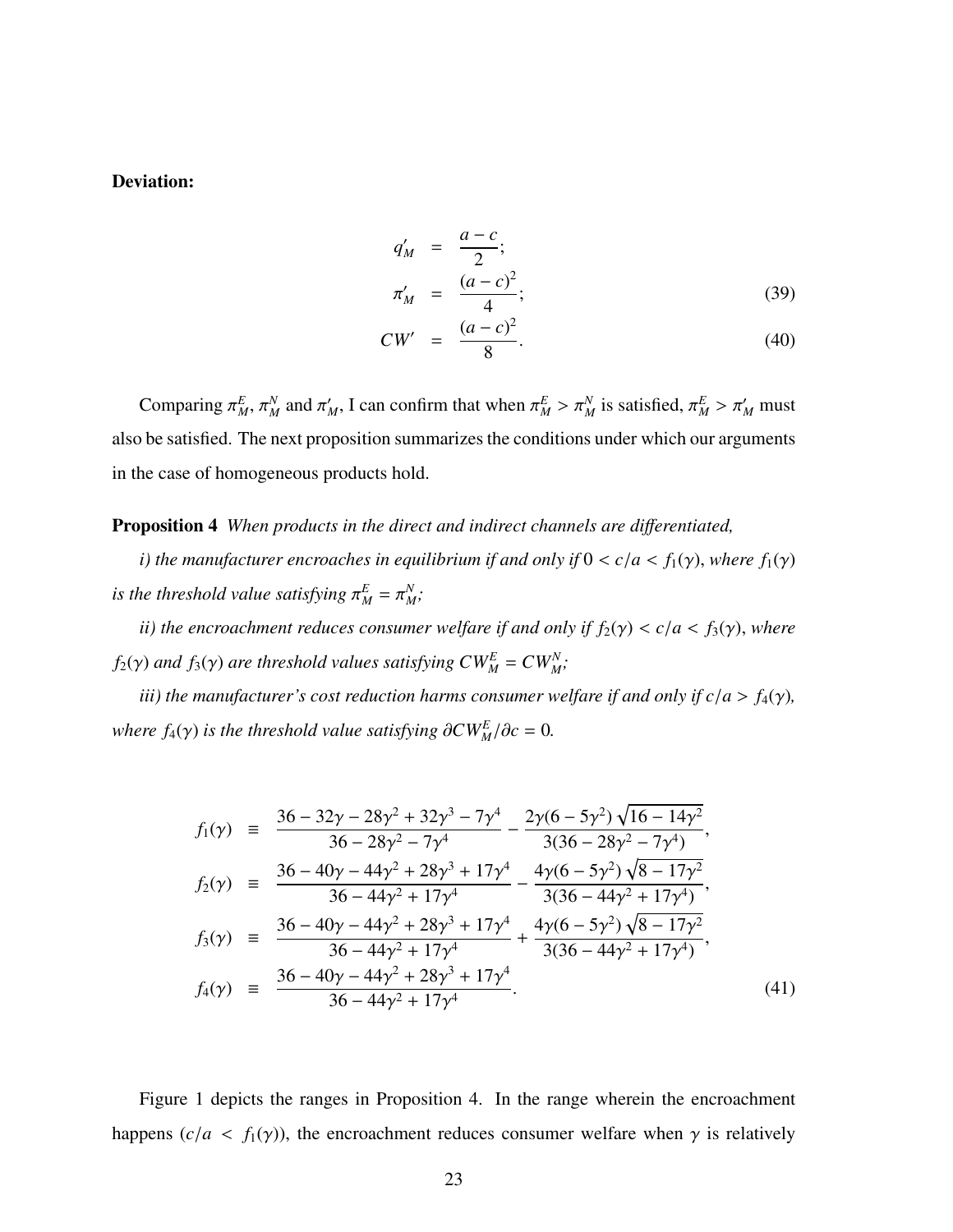large, which is denoted by the shaded area. When products sold in the direct and indirect



Figure 1: The Change in *CW*

channels are closely substitutable, the manufacturer's commitment problem is solved to the best, which enables the manufacturer to greatly restrict the total quantity. The resultant high price implies that the procompetitive effect due to the downward entry is outweighed by the anticompetitive effect due to the efficiency loss.

# 6 Discussion

In this section, following McAfee and Schwartz (1994), I discuss quantity competition with "interim observability" and price competition with both "interim observability" and "interim unobservability."<sup>13</sup> Now, the quantity eventually sold by each retailer, whether in quantity or price competition, depends on the contracting results of its rival retailer, which triggers the manufacturer's incentive for multilateral deviation on both retailers. As noted in Rey and Vergé (2004), such a deviation occurs when products sold by retailers are homogeneous (as

<sup>&</sup>lt;sup>13</sup>In the game with "interim observability," each retailer observes its rival's contracting results before the competition starts. In the game with "interim unobservability," each retailer never observes the rival's contracting results.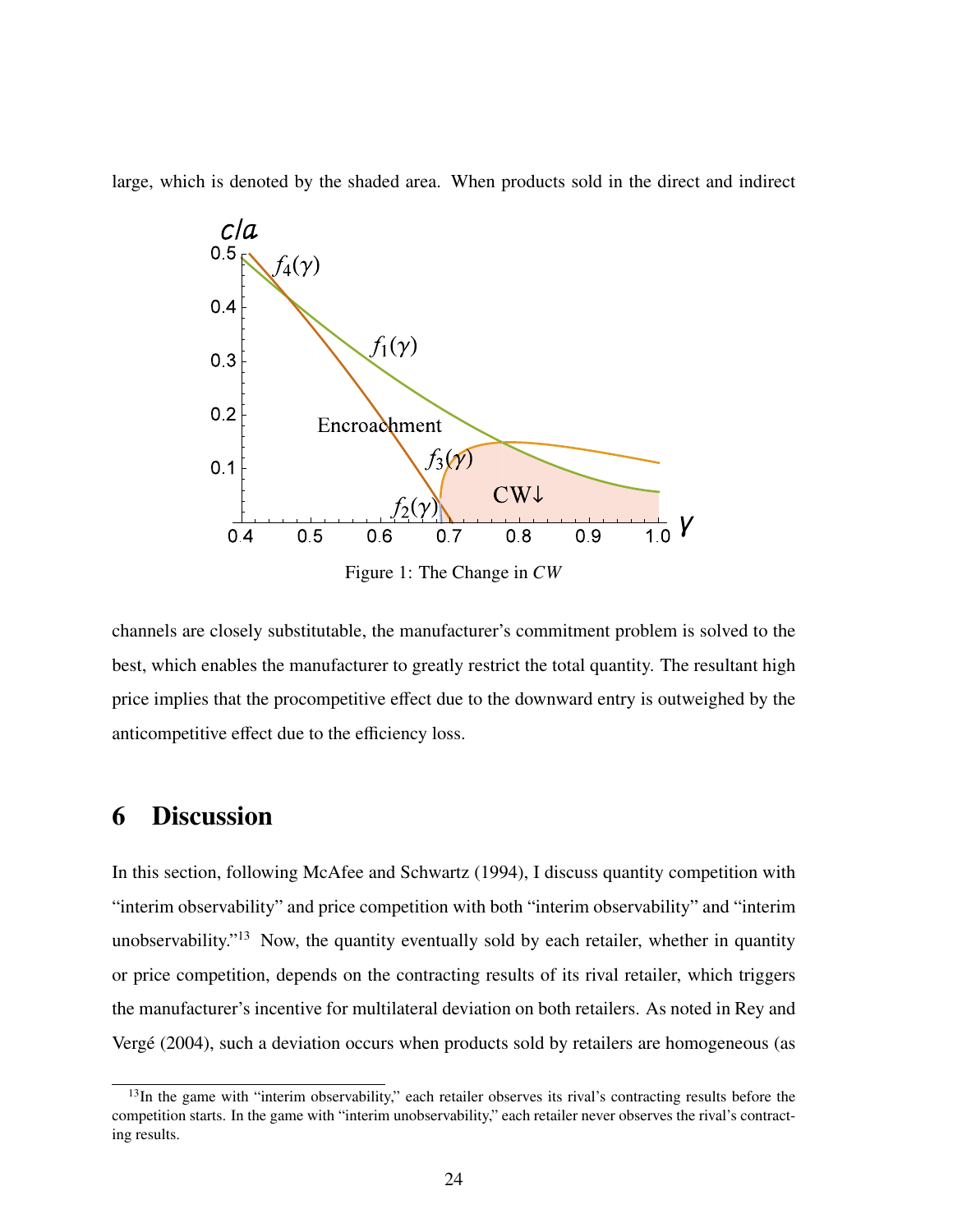in my basic setting), resulting in the non-existence of equilibrium. I then consider the case wherein retailers compete in differentiated products. To construct a symmetric marketing position for both retailers and to better track the main mechanism, I assume the products sold by the manufacturer are substitutable with those by each retailer to the same extent. Such substitutability is denoted by  $\gamma$ . The inverse demand functions are

$$
p_i = a - q_i - \gamma(q_j + q_M), \ p_M = a - q_M - \gamma(q_i + q_j), \ i, j = 1, 2. \tag{42}
$$

### 6.1 Quantity Competition with Interim Observability

I first consider the case of no-encroachment. The results are consistent with Rey and Verge´ (2004) except that the manufacturer's production cost is assumed to be zero. In the last stage, each retailer decides its quantity, observing the contracting results of the rival. By symmetry, the equilibrium quantities and profits are given by

$$
q_i(w_i, w_j) = \frac{2 - \gamma - 2w_i + \gamma w_j}{4 - \gamma^2};
$$
\n(43)

$$
\pi_i(w_i, w_j) = \left(\frac{2 - \gamma - 2w_i + \gamma w_j}{4 - \gamma^2}\right)^2.
$$
\n(44)

The manufacturer chooses  $w_i$  and  $w_j$  to solve

$$
\max_{w_i, w_j} w_i q_i(w_i, w_j) + \pi_i(w_i, w_j^*) + w_j q_j(w_i, w_j) + \pi_j(w_i^*, w_j),
$$
\n(45)

from which I have

$$
w_i^N = w_j^N = \frac{-a\gamma^2}{2(2-\gamma^2)}.
$$
\n(46)

Because  $w_i^N < 0$ , the interim observability aggravates the manufacturer's commitment problem: it has to commit to a subsidy to each retailer, otherwise its offer would be rejected. To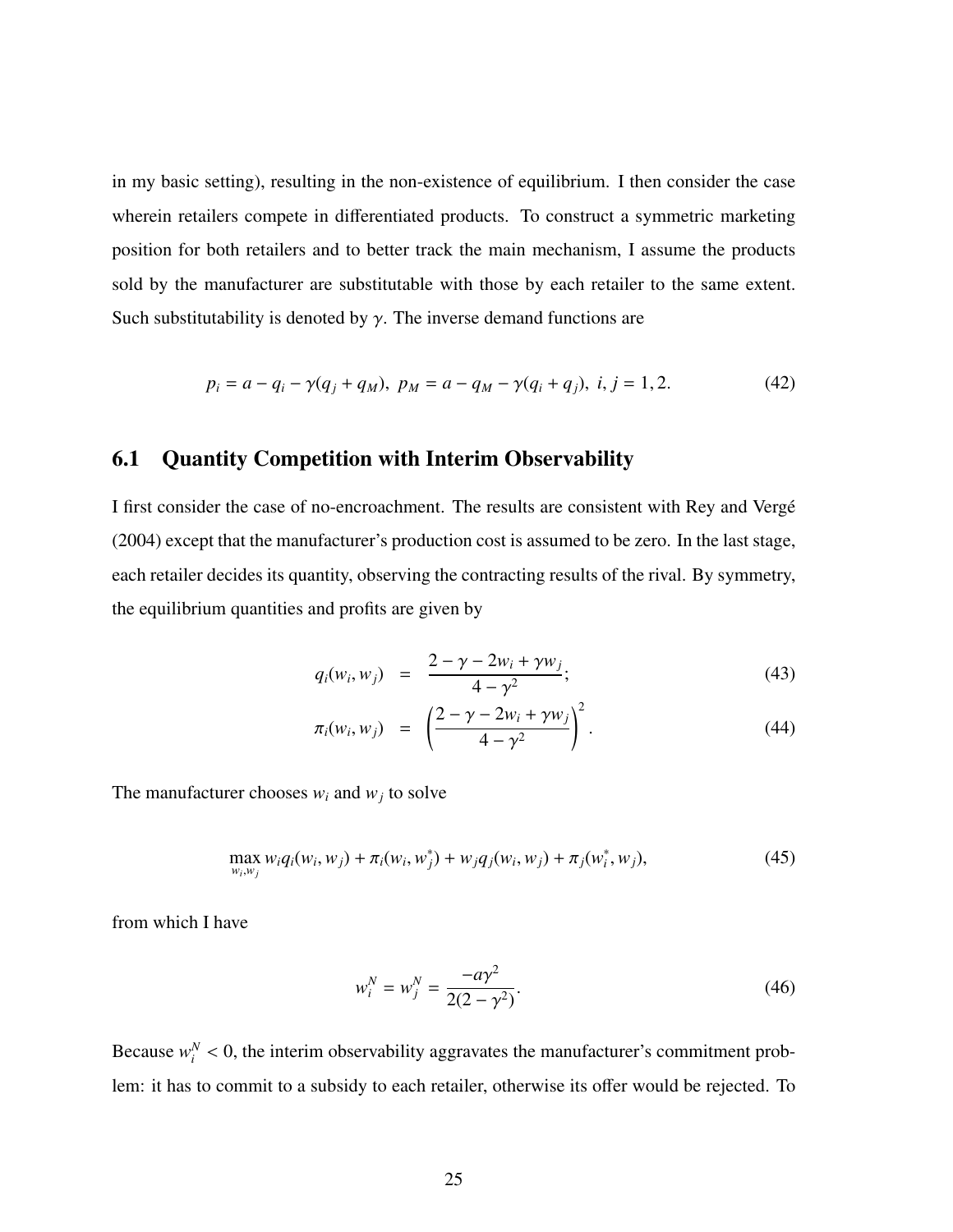guarantee that the manufacturer does not unilaterally deviate, I need that

$$
\frac{\partial \pi_M^2(w_i, w_j)}{\partial q_i^2} + \frac{\partial \pi_M^2(w_i, w_j)}{\partial q_i \partial q_j} \le 0 \Rightarrow \gamma \le 0.806. \tag{47}
$$

The equilibrium outcomes are

$$
q_i^N = q_j^N = \frac{(2 - \gamma)a}{2(2 - \gamma^2)};
$$
  
\n
$$
\pi_M^N = \frac{(1 - \gamma)(4 - \gamma^2)a^2}{2(2 - \gamma^2)^2};
$$
\n(48)

$$
CW^N = \frac{(1+\gamma)(2-\gamma)^2 a^2}{4(2-\gamma^2)^2}.
$$
 (49)

Next, I consider the case where the manufacture encroaches. The equilibrium quantities and profits are given by

$$
q_i(w_i, w_j) = \frac{(2 - \gamma)a + \gamma c - (2 + \gamma)w_i + \gamma w_j}{2(2 - \gamma)(1 + \gamma)};
$$
\n(50)

$$
q_M(w_i, w_j) = \frac{(2 - \gamma)a - (2 + \gamma)c + \gamma w_i + \gamma w_j}{2(2 - \gamma)(1 + \gamma)};
$$
\n(51)

$$
\pi_i(w_i, w_j) = \left[ \frac{(2 - \gamma)a + \gamma c - (2 + \gamma)w_i + \gamma w_j}{2(2 - \gamma)(1 + \gamma)} \right]^2.
$$
\n(52)

The manufacturer chooses  $w_i$  and  $w_j$  to solve

$$
\max_{w_i, w_j} \pi_M(w_i, w_j) = w_i q_i(w_i, w_j) + \pi_i(w_i, w_j^*) + w_j q_j(w_i, w_j) + \pi_j(w_i^*, w_j)
$$
  
+ 
$$
[P_M(w_i, w_j) - c] q_M(w_i, w_j),
$$
 (53)

from which I have

$$
w_i^E = w_j^E = \frac{\gamma[(2 - 3\gamma + \gamma^2)a - (2 + \gamma + \gamma^2)c]}{2(1 - \gamma)(2 + 3\gamma)}.
$$
\n(54)

Notice that for ranges wherein all equilibrium quantities are interior solutions, the equi-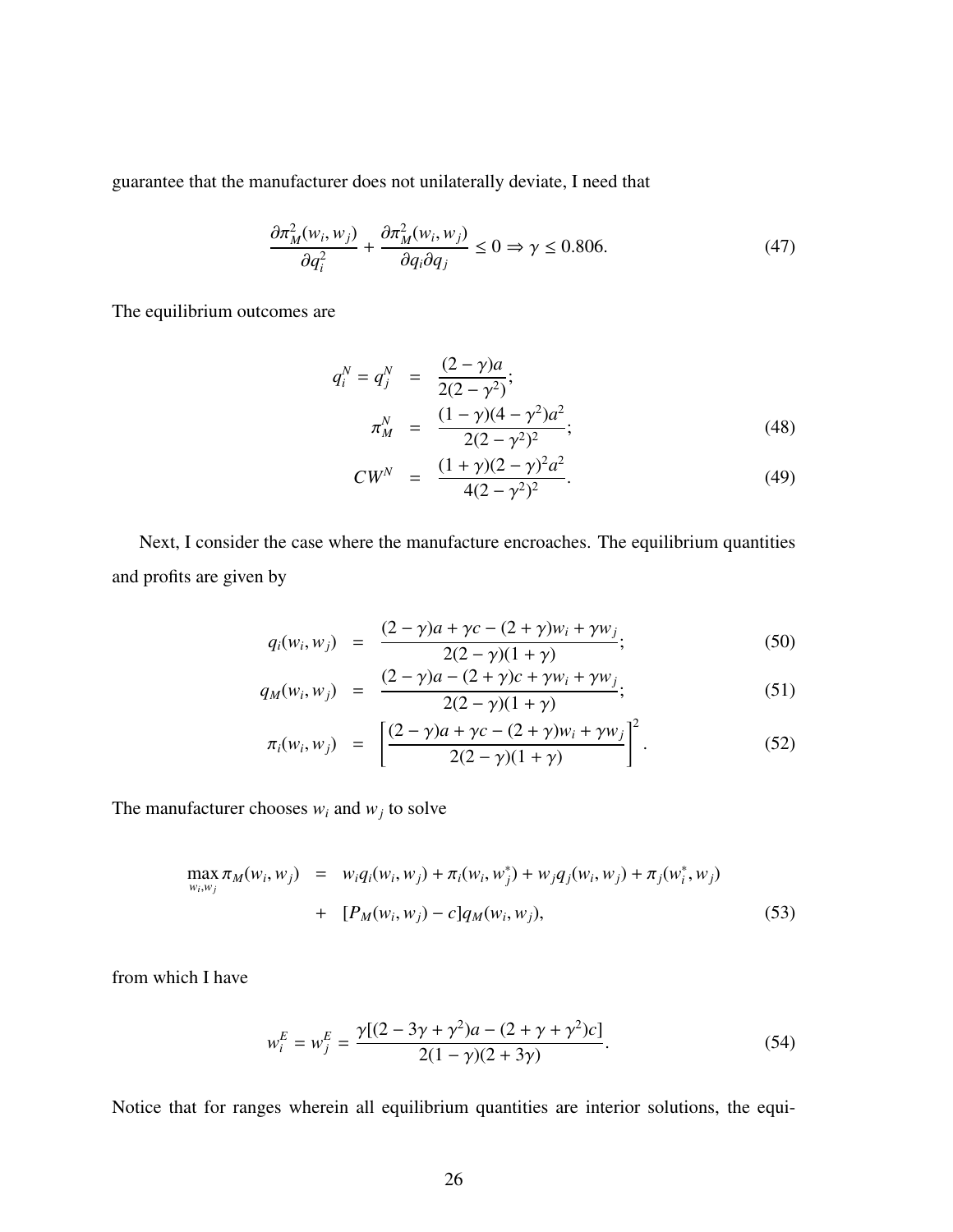librium wholesale price under the encroachment case is always higher than that in the noencroachment case. This is because the manufacturer now obtains additional profit from the direct channel and thus relies less on the incumbent retailers. To guarantee that the manufacturer does not unilaterally deviate, I need that

$$
\frac{\partial \pi_M^2(w_i, w_j)}{\partial w_i^2} + \frac{\partial \pi_M^2(w_i, w_j)}{\partial w_i \partial w_j} \le 0 \Rightarrow \gamma \le 0.756. \tag{55}
$$

The equilibrium outcomes are

$$
q_i^E = q_j^E = \frac{(1 - \gamma)a + \gamma c}{(1 - \gamma)(2 + 3\gamma)};
$$
  
\n
$$
q_M^E = \frac{(2 - \gamma - \gamma^2)a - (2 + \gamma - \gamma^2)c}{2(1 - \gamma)(2 + 3\gamma)};
$$
  
\n
$$
\pi_M^E = \frac{3(1 - \gamma)^2(4 + 4\gamma - \gamma^2)a^2 - 2(1 - \gamma)(4 - 3\gamma^2 + 3\gamma^3)ac}{4(1 - \gamma)^2(2 + 3\gamma)^2}
$$
  
\n+ 
$$
\frac{(1 + \gamma)(4 - 3\gamma^2 - 3\gamma^3)c^2}{4(1 - \gamma)^2(2 + 3\gamma)^2};
$$
  
\n
$$
CW^E = \frac{(1 - \gamma)^2(4 + 32\gamma + 13\gamma^2)a^2 - 2\gamma(10 - 21\gamma - 2\gamma^2 + 13\gamma^3)ac}{8(2 + \gamma - 3\gamma^2)^2}
$$
  
\n+ 
$$
\frac{(1 + \gamma)(4 + 8\gamma - 23\gamma^2 + 13\gamma^3)c^2}{8(2 + \gamma - 3\gamma^2)^2}.
$$
\n(57)

To rule out the manufacturer foreclosing both retailers, I need  $\pi_M^E > \pi_M'$  or  $q_M' \le 0$ .<sup>14</sup> Moreover, I need all equilibrium outcomes to be interior solutions.

The next proposition summarizes how the manufacturer's encroachment affects consumer welfare in quantity competition with interim observability.

Proposition 5 *In a quantity competition with interim observability,*

*i*) the manufacturer encroaches in equilibrium if and only if  $0 < c/a < f_5(\gamma)$ , where  $f_5(\gamma)$  $i$ *s the threshold value satisfying*  $\pi^E_M = \pi^N_M$ *M ;*

*ii)* the encroachment reduces consumer welfare if and only if  $f_6(\gamma) < c/a < f_5(\gamma)$ , where *f*<sub>6</sub>( $\gamma$ ) are threshold values satisfying  $CW_M^E = CW_M^N$ .

<sup>&</sup>lt;sup>14</sup>The equilibrium outcomes when the manufacturer forecloses both retailers and monopolizes the resale market itself are equivalent to Eq. (31) in Section 4.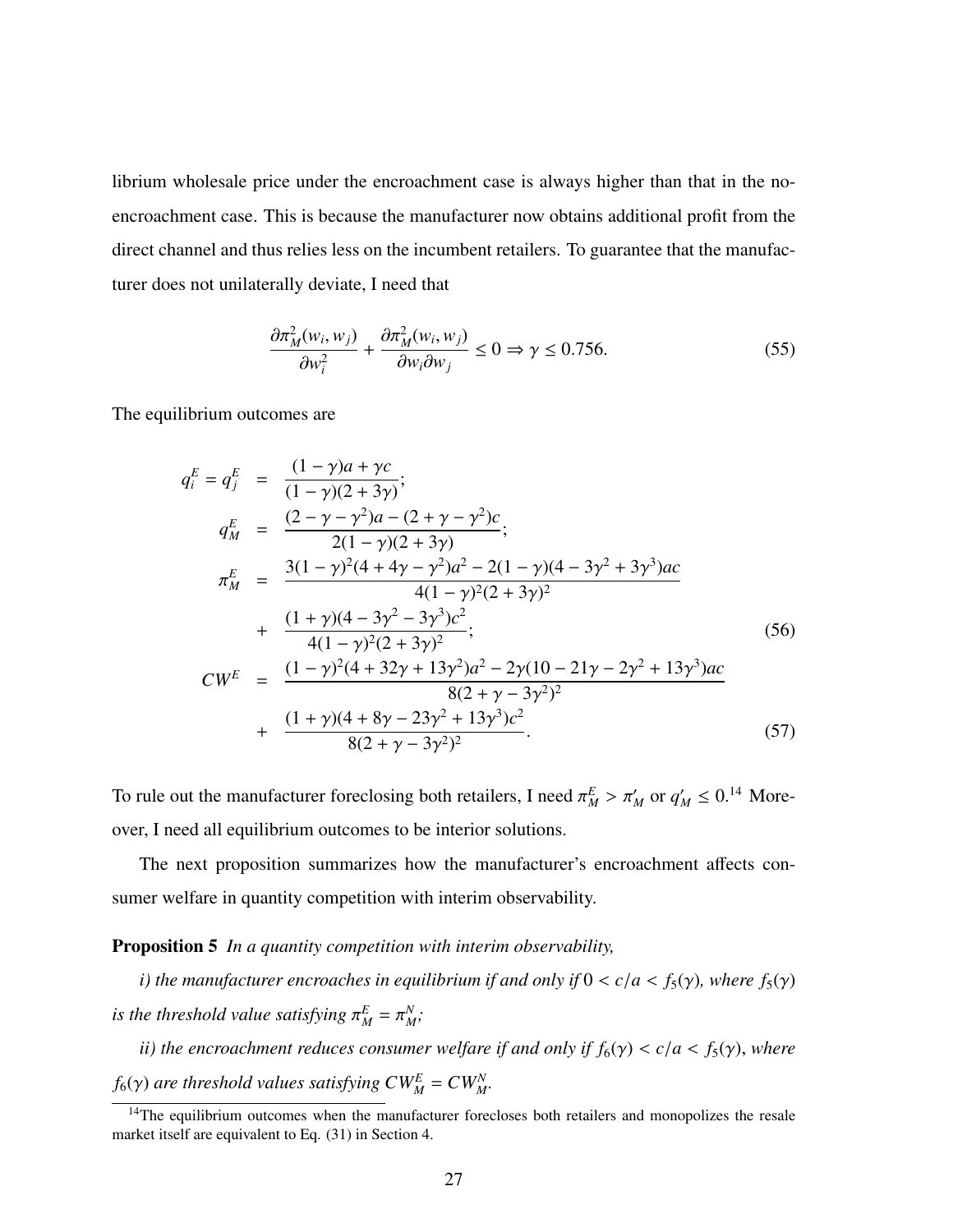$$
f_5(\gamma) = \frac{(1-\gamma)(4-3\gamma^2+3\gamma^3)}{(1+\gamma)(4-3\gamma^2-3\gamma^3)} - \frac{\gamma(2+\gamma-3\gamma^2)\sqrt{2(8-12\gamma-9\gamma^2+15\gamma^3+3\gamma^4-3\gamma^5)}}{(1+\gamma)(2-\gamma^2)(4-3\gamma^2-3\gamma^3)},
$$
  
\n
$$
f_6(\gamma) = \frac{4+8\gamma-13\gamma^2-22\gamma^3+20\gamma^4+16\gamma^5-13\gamma^6}{4+12\gamma+\gamma^2-16\gamma^3+6\gamma^5-3\gamma^6}
$$
  
\n
$$
-\frac{\gamma(2+\gamma-5\gamma^2+2\gamma^4)\sqrt{2(8+16\gamma-29\gamma^2-55\gamma^3+25\gamma^4+31\gamma^5-14\gamma^6)}}{(2-\gamma^2)(4+12\gamma+\gamma^2-16\gamma^3+6\gamma^5-3\gamma^6)}.
$$

The encroachment drives the wholesale price up to a positive value, which enables the manufacturer to restrict the retailers' total outputs and thus to partially solve its commitment problem.

Notice that the assumption that the fixed fee must be paid before the competition starts plays an important role in the setting of interim observability. As shown by Fontenay and Gans (2005), with interim observability, the manufacturer's opportunism is no longer a concern if the manufacturer is allowed to offer a fixed fee contingent on the retailer's quantity.

### 6.2 Price Competition

#### 6.2.1 Price Competition with Interim Unobservability

I first consider the game with interim unobservability. In the last stage, each retailer decides its price by solving a Bayesian game. The no-encroachment case is identical to that in O'Brien and Shaffer (1992) and Rey and Vergé (2004). If there exists an equilibrium in price competition with interim unobservability, I need  $\gamma$  to be smaller than 1/2. The manufacturer's maximization problem is as follows:

$$
\max_{w_i, w_j} \qquad w_i q_i [p_i(w_i), p_j(w_j)] + [p_i(w_i) - w_i] q_i [p_i(w_i), p_j^*] + \qquad w_j q_j \{p_i(w_i), p_j(w_j)]\} + [p_j(w_j) - w_j] q_j [p_i^*, p_j(w_j)]. \qquad (58)
$$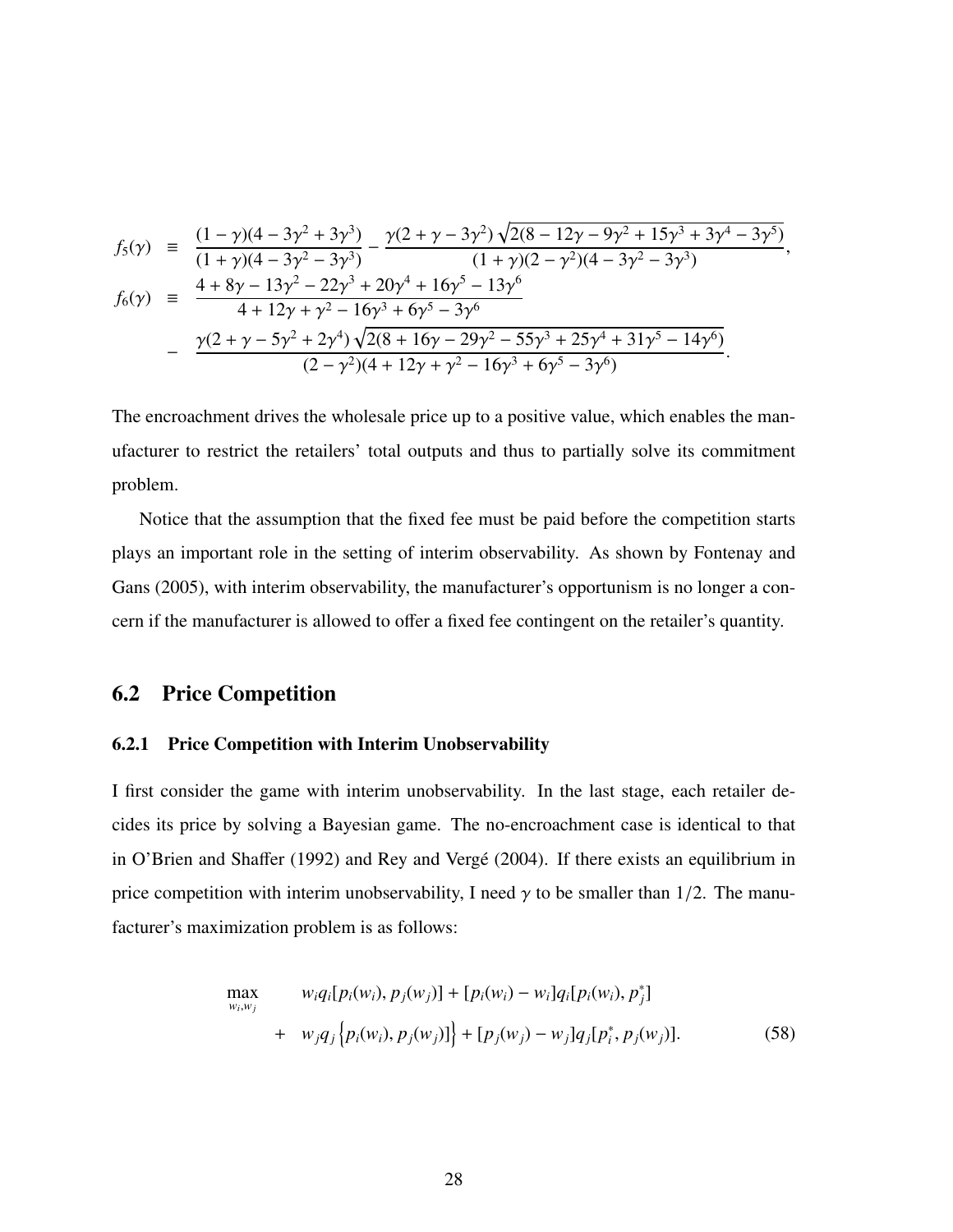The equilibrium outcomes are summarized as follow:

$$
w_i^N = w_j^N = 0; \np_i^N = p_j^N = \frac{(1 - \gamma)a}{2 - \gamma}; \n\pi_M^N = \frac{2(1 - \gamma)a^2}{(2 - \gamma)^2(1 + \gamma)}; \tag{59}
$$

$$
CW^N = \frac{a^2}{(2-\gamma)^2(1+\gamma)}.
$$
 (60)

In the encroachment case, the manufacturer's maximization problem is as follows:

$$
\max_{w_i, w_j} \qquad w_i q_i \{ p_i(w_i), p_j(w_j), p_M[p_i(w_i), p_j(w_j)] \} + [p_i(w_i) - w_i] q_i [p_i(w_i), p_j^*, p_M(w_i, p_j^*)]
$$
\n
$$
+ w_j q_j \{ p_i(w_i), p_j(w_j), p_M[p_i(w_i), p(w_j)] \} + [p_j(w_j) - w_j] q_j [p_i^*, p_j(w_j), p_M(p_i^*, w_j)]
$$
\n
$$
+ \{ p_M[p_i(w_i), p_j(w_j)] - c \} q_M \{ p_i(w_i), p_j(w_j), p_M[p_i(w_i), p_j(w_j)] \}. \qquad (61)
$$

The equilibrium outcomes in the encroachment case are summarized as follows:

$$
w_i^E = w_j^E = \frac{\gamma[(1-\gamma)(2+3\gamma)^2a - (4+10\gamma + 3\gamma^2 - 3\gamma^3)c]}{2(4+10\gamma + \gamma^2 - 9\gamma^3 - 3\gamma^4)},
$$
  
\n
$$
\pi_M^E = \frac{(1+\gamma)(1-\gamma)^2(48+240\gamma + 348\gamma^2 - 28\gamma^3 - 391\gamma^4 - 176\gamma^5 + 36\gamma^6)a^2}{4(1-\gamma)(1+2\gamma)(4+10\gamma + \gamma^2 - 9\gamma^3 - 3\gamma^4)^2}
$$
  
\n
$$
-\frac{2(1-\gamma^2)(16+64\gamma + 44\gamma^2 - 88\gamma^3 - 75\gamma^4 + 55\gamma^5 + 12\gamma^6 - 36\gamma^7)ac}{4(1-\gamma)(1+2\gamma)(4+10\gamma + \gamma^2 - 9\gamma^3 - 3\gamma^4)^2}
$$
  
\n
$$
+\frac{(1+\gamma)\left(16+80\gamma + 108\gamma^2 - 52\gamma^3 - 211\gamma^4\right)c^2}{4(1-\gamma)(1+2\gamma)(4+10\gamma + \gamma^2 - 9\gamma^3 - 3\gamma^4)^2};\right. (62)
$$
  
\n
$$
CW^E = \frac{(1+\gamma)^2(1-\gamma)(48+208\gamma + 188\gamma^2 - 268\gamma^3 - 399\gamma^4 + 70\gamma^5 + 180\gamma^6)a^2}{8(1-\gamma)(1+2\gamma)(4+10\gamma + \gamma^2 - 9\gamma^3 - 3\gamma^4)^2}
$$
  
\n
$$
-\frac{2(1+\gamma)^2(1-\gamma)(16+64\gamma + 36\gamma^2 - 128\gamma^3 - 131\gamma^4 + 66\gamma^5 + 84\gamma^6)ac}{8(1-\gamma)(1+2\gamma)(4+10\gamma + \gamma^2 - 9\gamma^3 - 3\gamma^4)^2}
$$
  
\n+ 
$$
\frac{(1+\gamma)^2(16+64\gamma + 44\gamma^2 - 80\gamma^3 - 51\gamma^4 + 69\gamma^5 + 6\gamma^6 - 36\gamma^7)c^2}{8(1-\gamma)(1+
$$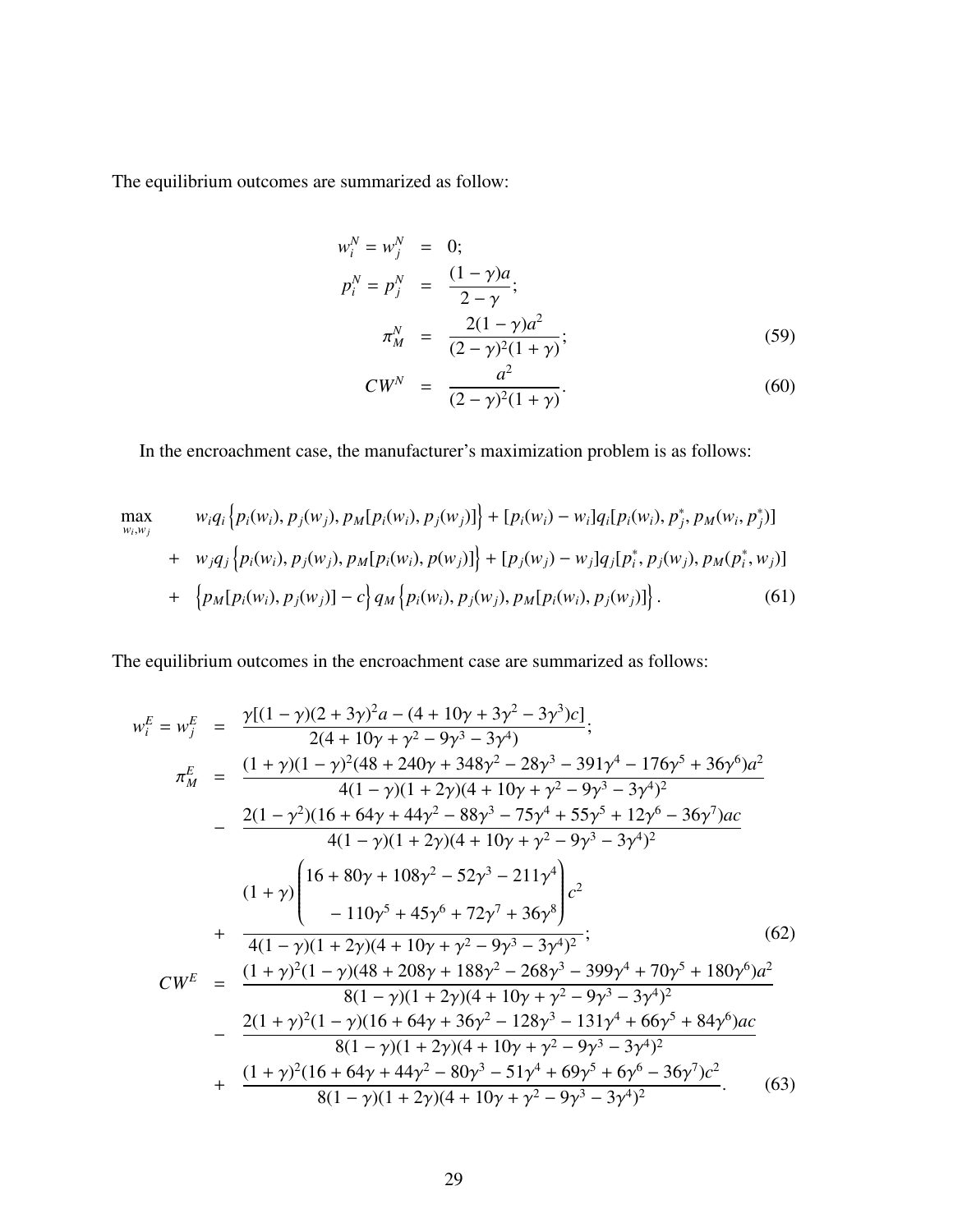Given  $\gamma$  < 1/2, the manufacturer never forecloses both retailers, and the manufacturer's multilateral deviation never happens in this case.

The next proposition summarizes how the manufacturer's encroachment affects consumer welfare in price competition with interim unobservability.

Proposition 6 *Under the two-part tari*ff *contract, in price competition with interim unobservability,*

*i*) the manufacturer encroaches in equilibrium if  $\gamma$  < 1/2 and c/*a* < *f*<sub>7</sub>( $\gamma$ ), where *f*<sub>7</sub>( $\gamma$ )  $i$ *s the threshold value satisfying*  $\pi^E_M = \pi^N_M$ *M ;*

*ii) the encroachment always reduces consumer welfare.*

$$
f_{7}(\gamma) = \frac{16 + 48\gamma - 20\gamma^{2} - 132\gamma^{3} + 13\gamma^{4} + 130\gamma^{5} - 43\gamma^{6} - 48\gamma^{7} + 36\gamma^{8}}{16 + 80\gamma + 108\gamma^{2} - 52\gamma^{3} - 211\gamma^{4} - 110\gamma^{5} + 45\gamma^{6} + 72\gamma^{7} + 36\gamma^{8}}
$$
  

$$
-\frac{2\gamma(1 - \gamma)(4 + 10\gamma + \gamma^{2} - 9\gamma^{3} - 3\gamma^{4})}{(2 - \gamma)(1 + \gamma)\left(16 + 80\gamma + 108\gamma^{2} - 52\gamma^{3} - 211\gamma^{4}\right) + -110\gamma^{5} + 45\gamma^{6} + 72\gamma^{7} + 36\gamma^{8}\right)}
$$
  

$$
\times \frac{\sqrt{2(1 + 2\gamma)(8 + 28\gamma + 5\gamma^{2} - 76\gamma^{3} - 63\gamma^{4} + 50\gamma^{5} + 56\gamma^{6})}}{(2 - \gamma)(1 + \gamma)\left(16 + 80\gamma + 108\gamma^{2} - 52\gamma^{3} - 211\gamma^{4}\right) + -110\gamma^{5} + 45\gamma^{6} + 72\gamma^{7} + 36\gamma^{8}}\right)
$$
(64)

#### 6.2.2 Price Competition with Interim Observability

I now consider the game with interim observability. When the manufacturer does not encroach, in the last stage, each retailer's equilibrium resale prices and profits are given by

$$
p_i(w_i, w_j) = \frac{(2 - \gamma - \gamma^2)a + 2w_i + \gamma w_j}{4 - \gamma^2};
$$
\n(65)

$$
\pi_i(w_i, w_j) = \frac{[(2-\gamma-\gamma^2)a - (2-\gamma^2)w_i + \gamma w_j]^2}{(4-\gamma^2)^2(1-\gamma^2)}.
$$
\n(66)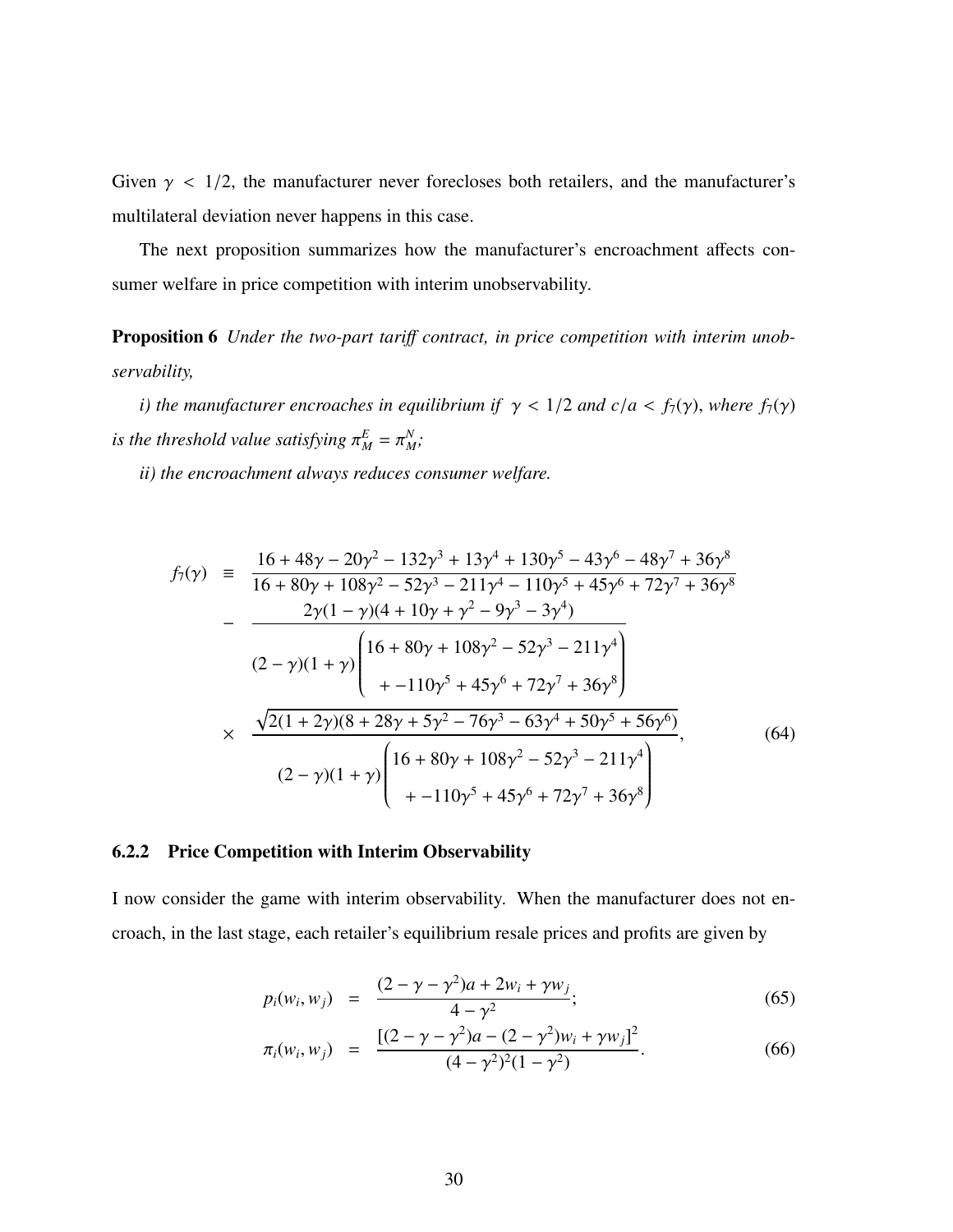The manufacturer chooses  $w_i$  and  $w_j$  to solve

$$
\max_{w_i, w_j} \pi_M(w_i, w_j) = w_i q_i \Big[ p_i(w_i, w_j), p_j(w_i, w_j) \Big] + \pi_i(w_i, w_j^*) + w_j q_j \Big[ p_i(w_i, w_j), p_j(w_i, w_j) \Big] + \pi_j(w_i^*, w_j),
$$
(67)

from which I have

$$
w_i^N = w_j^N = \frac{a\gamma^2}{4}.
$$
\n(68)

In price competition with interim observability, even if the manufacturer does not encroach, it can charge each retailer a positive wholesale price, implying that the commitment problem is not as serious as the cases I discussed above. To guarantee that the manufacturer does not unilaterally deviate, I need that

$$
\frac{\partial \pi_M^2(w_i, w_j)}{\partial w_i^2} + \frac{\partial \pi_M^2(w_i, w_j)}{\partial w_i \partial w_j} \le 0 \Rightarrow \gamma \le 0.806. \tag{69}
$$

The equilibrium outcomes are

$$
p_i^N = p_j^N = \frac{(2 - \gamma)a}{4};
$$
  
\n
$$
\pi_M^N = \frac{(4 - \gamma^2)a^2}{8(1 + \gamma)};
$$
\n(70)

$$
CW^N = \frac{(2+\gamma)^2 a^2}{16(1+\gamma)}.
$$
 (71)

Next, I consider the case when the manufacture encroaches. The equilibrium quantities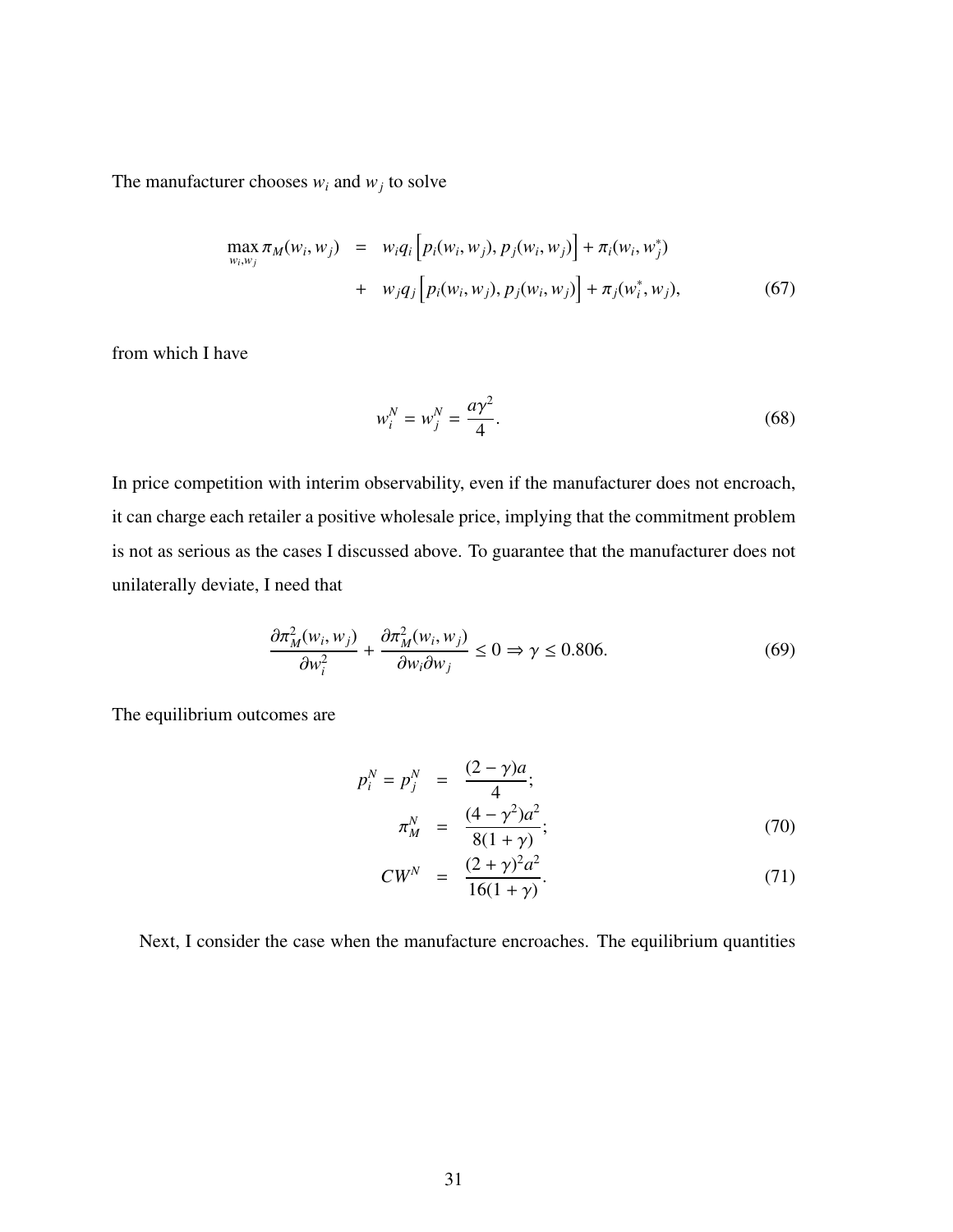and profits are given by

$$
p_i(w_i, w_j) = \frac{(2 + \gamma - 3\gamma^2)a + (\gamma + \gamma^2)c + (2 + 3\gamma + \gamma^2)w_i + (\gamma + \gamma^2)w_j}{2(2 + 3\gamma)};
$$
 (72)

$$
p_M(w_i, w_j) = \frac{(2 + \gamma - 3\gamma^2)a + (2 + 3\gamma + \gamma^2)c + (\gamma + \gamma^2)w_i + (\gamma + \gamma^2)w_j}{2(2 - \gamma)(1 + \gamma)}
$$
(73)

$$
\pi_i(w_i, w_j) = \frac{(1+\gamma)\left( \frac{(2+\gamma-3\gamma^2)a + (\gamma+\gamma^2)c}{+-(2+3\gamma-\gamma^2)w_i + (\gamma+\gamma^2)w_j} \right)^2}{4(1-\gamma)(1+2\gamma)(2+3\gamma)^2}.
$$
\n(74)

The manufacturer chooses  $w_i$  and  $w_j$  to solve

$$
\max_{w_i, w_j} \pi_M(w_i, w_j) = w_i q_i [p_i(w_i, w_j), p_j(w_i, w_j), p_M(w_i, w_j)] + \pi_i(w_i, w_j^*)
$$
  
+ 
$$
w_j q_j [p_i(w_i, w_j), p_j(w_i, w_j), p_M(w_i, w_j)] + \pi_j(w_i^*, w_j)
$$
  
+ 
$$
[p_M(w_i, w_j) - c] q_M [p_i(w_i, w_j), p_j(w_i, w_j), p_M(w_i, w_j)],
$$
 (75)

from which I have

$$
w_i^E = w_j^E = \frac{\gamma (1 + 2\gamma)[(2 + \gamma - 3\gamma^2)a - (2 + \gamma - \gamma^2)c]}{2(1 + \gamma)(2 + 3\gamma - 2\gamma^2 - 2\gamma^3)}.
$$
 (76)

To guarantee that the manufacturer does not unilaterally deviate, I need that

$$
\frac{\partial \pi_M^2(w_i, w_j)}{\partial w_i^2} + \frac{\partial \pi_M^2(w_i, w_j)}{\partial w_i \partial w_j} \le 0 \Rightarrow \gamma \le 0.884. \tag{77}
$$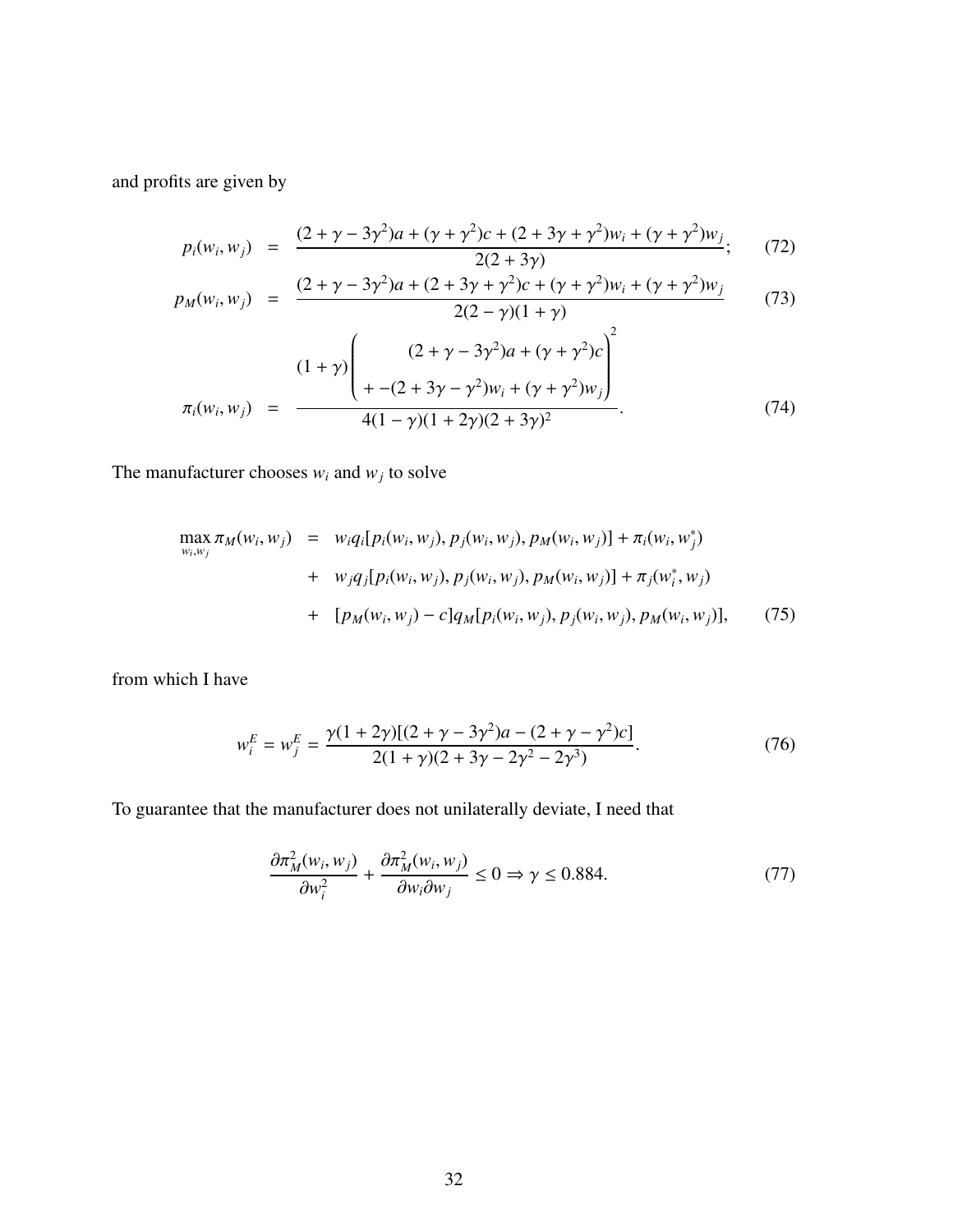The equilibrium outcomes are

$$
\pi_M^E = \frac{(1-\gamma)(12+48\gamma+45\gamma^2-29\gamma^3-49\gamma^4-9\gamma^5)a^2-2(1-\gamma^2)(2+3\gamma-\gamma^2)ac}{4(1+2\gamma)(2+3\gamma-2\gamma^2-2\gamma^3)^2} \n+ \frac{(1+\gamma)(4+16\gamma+17\gamma^2-3\gamma^3-13\gamma^4-7\gamma^5)c^2}{4(1+2\gamma)(2+3\gamma-2\gamma^2-2\gamma^3)^2};
$$
\n(78)  
\n
$$
CW^E = \frac{(1+\gamma)(4+4\gamma-5\gamma^2)(3+7\gamma-\gamma^2-7\gamma^3)a^2}{8(1-\gamma)(1+2\gamma)(2+3\gamma-2\gamma^2-2\gamma^3)^2} \n- \frac{(1+\gamma)(4+12\gamma-\gamma^2-23\gamma^3-3\gamma^4+13\gamma^5)ac}{8(1-\gamma)(1+2\gamma)(2+3\gamma-2\gamma^2-2\gamma^3)^2} \n+ \frac{(1+\gamma)(4+12\gamma+\gamma^2-16\gamma^3+6\gamma^5-3\gamma^6)c^2}{8(1-\gamma)(1+2\gamma)(2+3\gamma-2\gamma^2-2\gamma^3)^2}.
$$
\n(79)

To rule out the manufacturer foreclosing both retailers, I need  $\pi_M^E > \pi_M'$  or  $q_M' \le 0$ . Moreover, I need all equilibrium outcomes to be interior solutions.

The next proposition summarizes how the manufacturer's encroachment affects consumer welfare in quantity competition with interim observability.

#### Proposition 7 *In a price competition with interim observability,*

*i*) the manufacturer encroaches in equilibrium if and only if  $\gamma \leq 0.594$  and  $0 < c/a$  $f_8(\gamma)$ , where  $f_8(\gamma)$  is the threshold value satisfying  $\pi_M^E = \pi_M^N$ *M ;*

*ii) the encroachment always enhances consumer welfare in equilibrium.*

$$
f_8(\gamma) = \frac{2(1+\gamma)(2+3\gamma-\gamma^2)^2}{2(1+\gamma)(4+16\gamma+17\gamma^2-3\gamma^3-13\gamma^4-7\gamma^5)}
$$
  
 
$$
-\frac{\gamma(2+3\gamma-2\gamma^2-2\gamma^3)\sqrt{2(1+2\gamma)(8+20\gamma+3\gamma^2-9\gamma^3+13\gamma^4+7\gamma^5)}}{2(1+\gamma)(4+16\gamma+17\gamma^2-3\gamma^3-13\gamma^4-7\gamma^5)}.
$$
 (80)

# 7 Concluding Remarks

In this study, I discuss supplier encroachment within a framework of two-part tariff contracts. I consider a multilateral contracting case wherein a monopoly manufacturer supplies competing retailers. Given the assumption of unobservable contracting, the monopoly manufacturer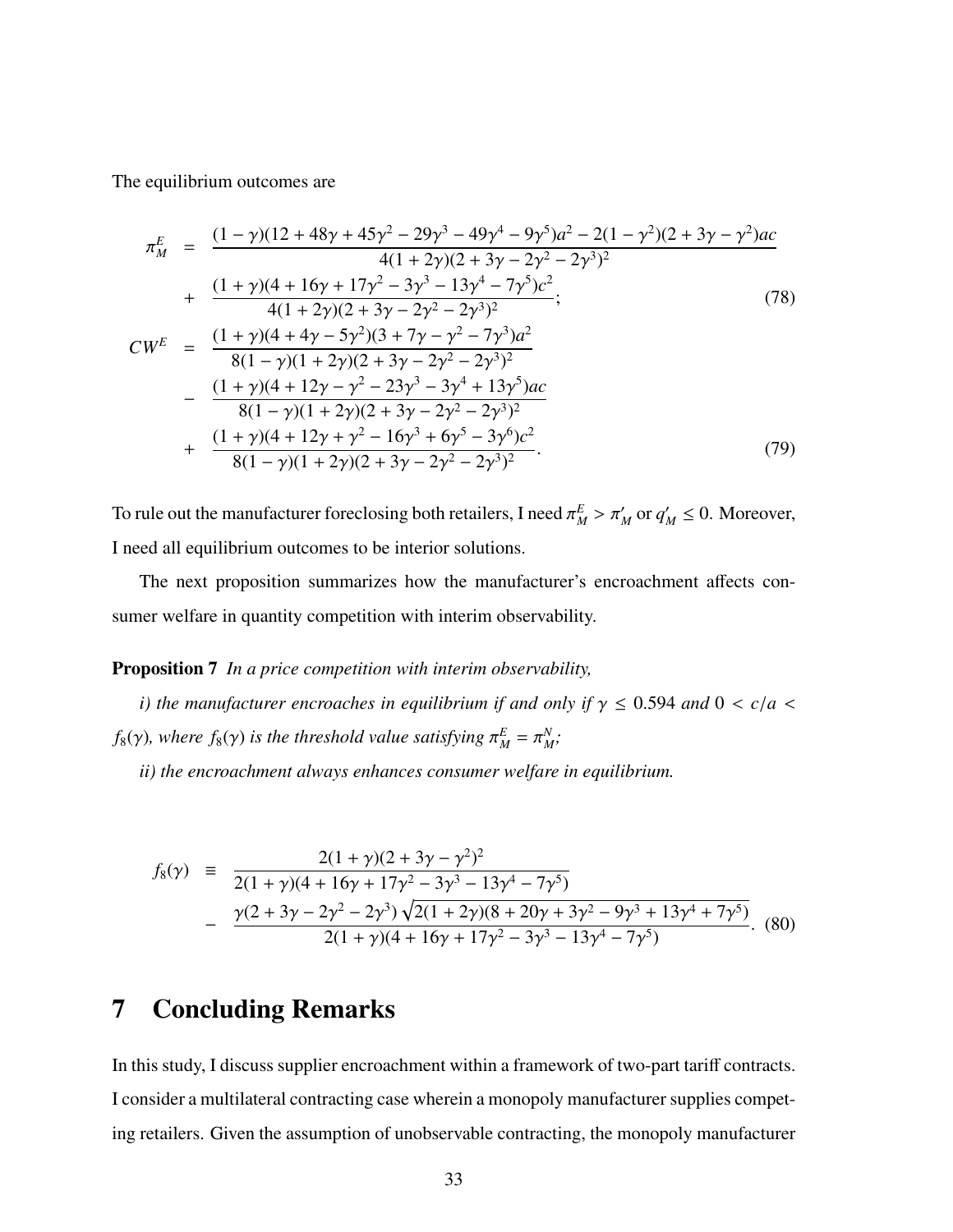loses market power even when offering two-part tariff contract because its opportunism triggers each retailer to form a belief about the rival's contracts that is independent from what itself is offered; this prevents the manufacturer from optimizing wholesale profit through a fixed fee. In a quantity-setting game with interim unobservability, I demonstrate that the manufacturer restores its market power by encroaching upon the resale market and that the encroachment may result in higher wholesale prices; this aggravates double marginalization and always harms consumer welfare. When the quantity-setting game is with interim observability, the encroachment may still reduce consumer welfare. On the other hand, I show that in a price competition with interim unobservability, the encroachment always reduces consumer welfare; in a price competition with interim observability, the encroachment always enhances consumer welfare.

This paper mainly studies the effect of encroachment on consumer welfare instead of social welfare. This is because I want to focus on the price change caused by the manufacturer's downward entry. If we take producer surplus into account as well, whether the encroachment increases or reduces social welfare is decided by the trade-off between the manufacturer's gain and consumers' loss. Actually, the encroachment may also reduce social welfare in equilibrium, whether under a quantity or price competition. Details are provided upon request.

Following most existing literature, the manufacturer's opportunism is captured by the two-part tariff contract. Recently, this issue under a linear wholesale price contract has been discussed by several researchers (e.g., Aghadadashli et al., 2016; Gaudin, 2016). As noticed by Gaudin (2016), when a monopoly manufacturer supplies competing retailers with a linear wholesale price contract, the equilibrium wholesale price under secret contracts is lower than that under public contracts. Following the main mechanism in the current study, the encroachment triggers the manufacturer's incentive to raise the wholesale price, which aggravates the double marginalization. However, because the double marginalization before encroachment is not as severe as the case with two-part tariff contract (in the case with linear wholesale price contract, the equilibrium wholesale price is always above the manufacturer's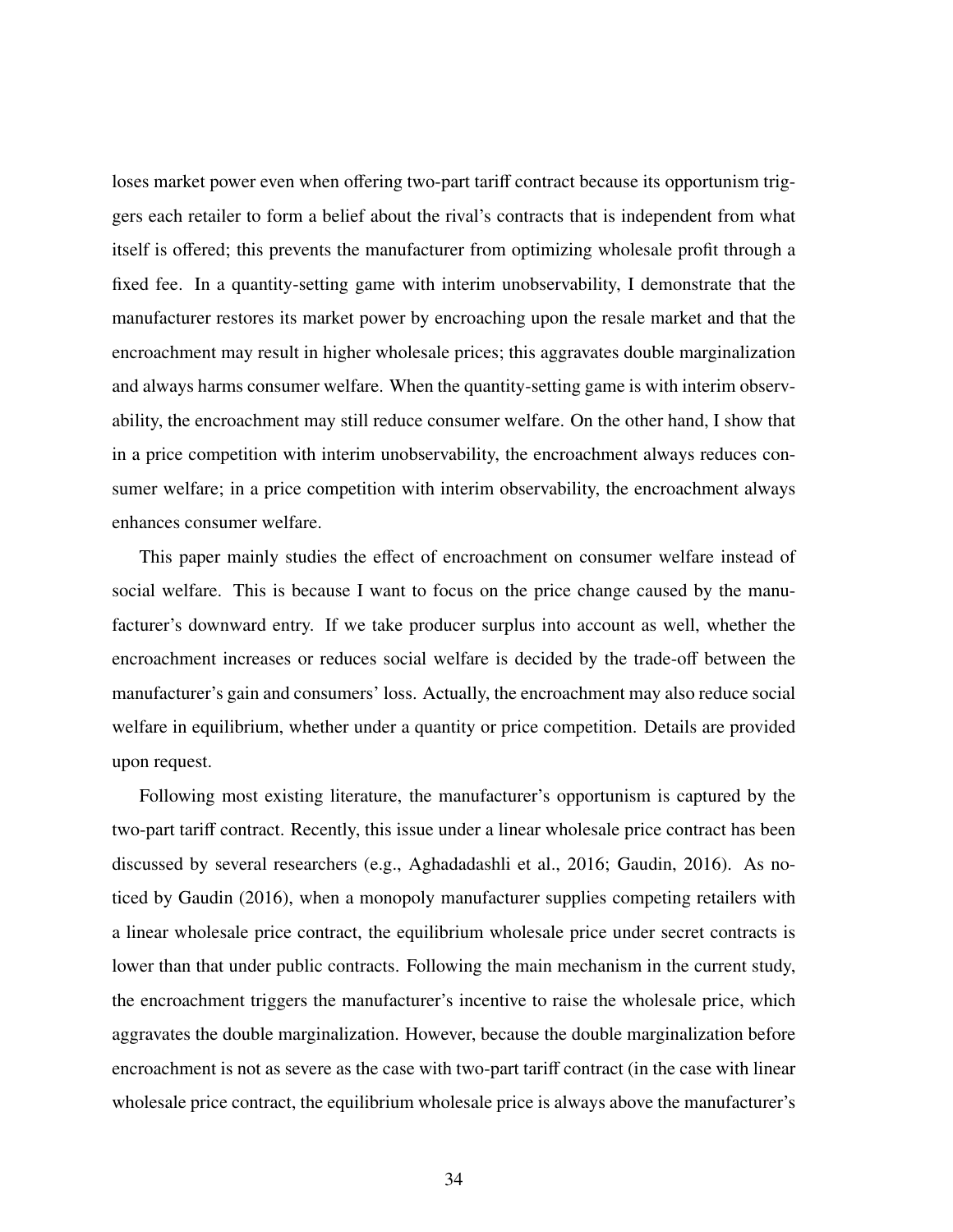production cost, whether with or without the encroachment), whether the encroachment enhances consumer welfare or not is also worth discussing.

As already noted in the introduction, theoretical analysis on supplier encroachment with the base of two-part tariff contract is an important issue worth further elaboration. This paper presents one standpoint wherein the manufacturer fails to obtain the optimal supply chain profit via the two-part tariff contract because of the opportunism behavior. Another possible attempt is to consider a bargaining problem wherein the manufacturer can only obtain a part of the supply chain profit based on its bargaining power. To summarize, under a two-part tariff contract, the analysis of supplier encroachment is quite difficult with the case of a linear contract which is discussed by most existing literature, and is an interesting topic for future research.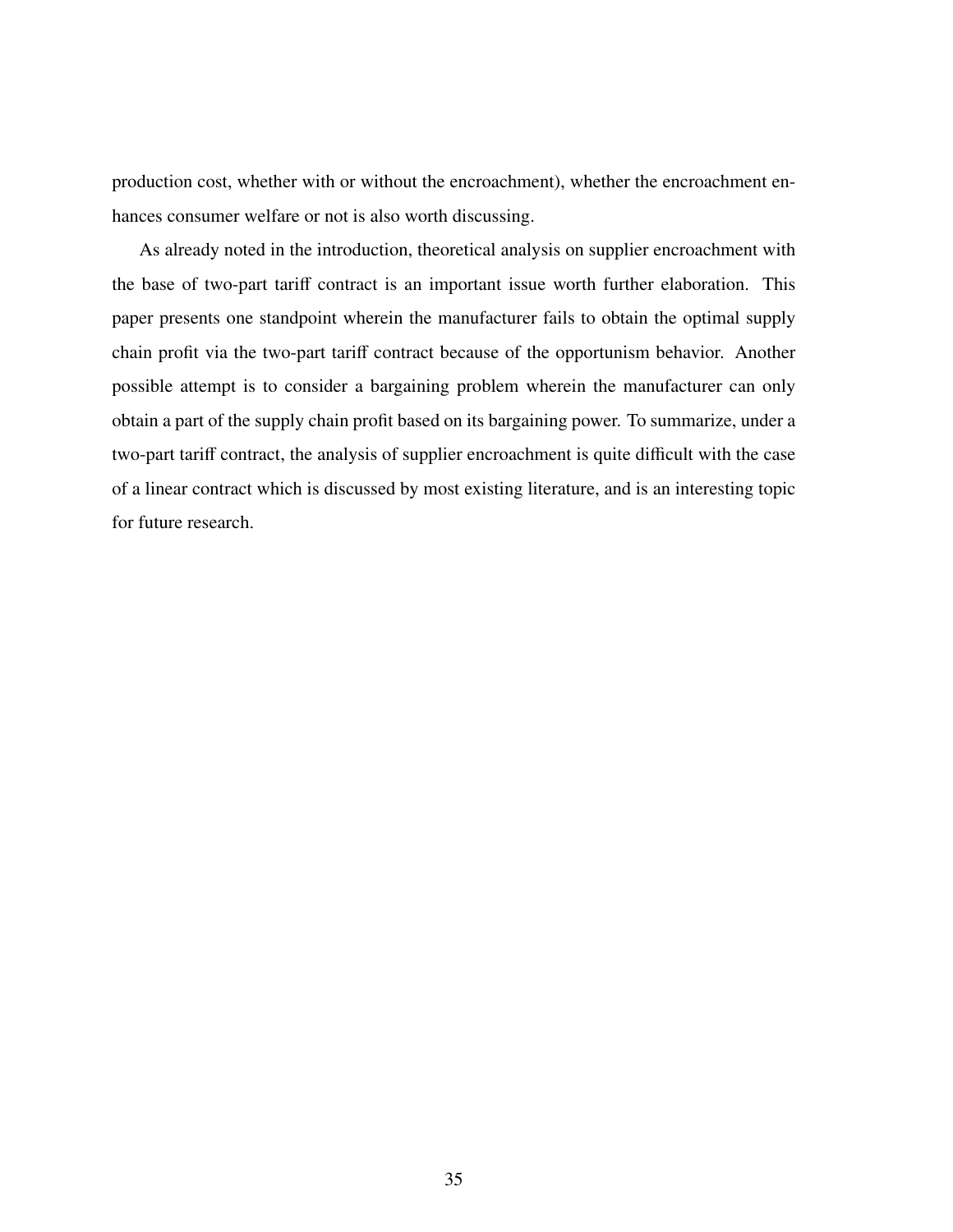## References

- [1] Aghadadashlia, H.; Dertwinkel-Kalt, M. and Wey, C., 2016, 'The Nash Bargaining Solution in Vertical Relations with Linear Input Prices,' *Economics Letters*, 145, pp. 291-294.
- [2] Arya, A.; Mittendorf, B. and Sappington, D. E. M., 2007, 'The Bright Side of Supplier Encroachment,' *Marketing Science*, 26(5), pp. 651-659.
- [3] Avenel, E., 2012, 'Upstream Capacity Constraint and the Preservation of Monopoly Power in Private Bilateral Contrasting,' *Journal of Industrial Economics*, 60(4), pp. 578-598.
- [4] Bergstrom, C. T. and Varian, H. R., 1985, 'When Are Nash Equilibria Independent of the Distribution of Agents' Characteristics,' *Review of Economic Studies* 52, 715-718.
- [5] Blair, R. D. and Lafontaine, F., 2005, *The Economics of Franchising*, Cambridge, UK: Cambridge University Press.
- [6] Cattani, K.; Gilland, W.; Heese, S. and Swaminathan, J., 2006, 'Boiling Frogs: Pricing Strategies for a Manufacturer Adding an Internet Channel,' *Production and Operations Management*, 15(1), pp. 40-56.
- [7] Chiang, W. K.; Chhajed, D. and Hess, J. D., 2003, 'Direct Marketing, Indirect Profits: a Strategic Analysis of Dual-Channel Supply-Chain Design,' *Management Science*. 49(1), pp, 1-20.
- [8] Dutta, S.; Heide, J. and Bergen, M., 1999, 'Vertical Territory Restrictions and Public Policy: Theories and Industry Evidence,' *Journal of Marketing*, 63, pp. 121-134.
- [9] Espinoza, G., 2008, 'Franchisors' Encroachment in the Eyes of the Beholder: How to Protect a Franchisee?' Available at SSRN: http://ssrn.com/abstract=1137945 or http://dx.doi.org/10.2139/ssrn.1137945.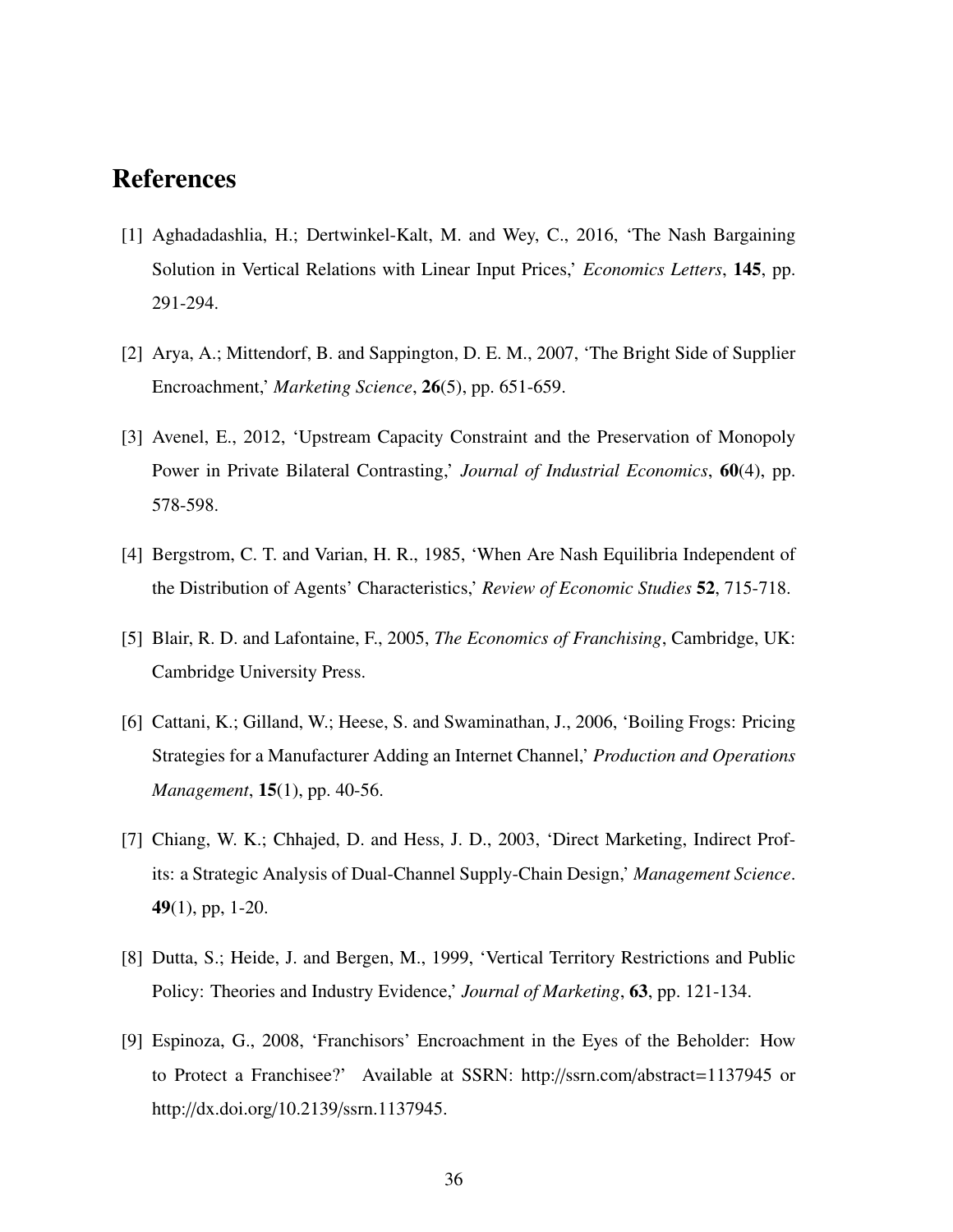- [10] Fontenay C. C. and Gans J. S., 2005, 'Optional Fixed Fees in Multilateral Vertical Relations,' *Economic Letters*. 88(2005), pp, 184-189.
- [11] Gaudin, G., 2016, 'Vertical Relations, Opportunism, and Welfare,' Available at SSRN: https://ssrn.com/abstract=2819489.
- [12] Gilo, D., 1999, 'Does a Supplier Have the Market Power We Thought it Had? The Use of Vertical Integration and Vertical Restraints to Restore the Supplier's Market Power,' Harvard Law School John M. Olin Center for Law, Economics and Business Discussion Paper Series, paper 262.
- [13] Hart, O. and Tirole, J., 1990, 'Vertical Integration and Market Foreclosure,' *Brookings Papers on Economic Activity: Microeconomics*, 1990, pp. 205-286.
- [14] Hadfield, G. K., 1990, 'Problematic Relations: Franchising and the Law of Incomplete Contracts,' *Stanford Law Review*. 42(4), pp. 927-992.
- [15] Kalnins, A., 2004, 'An Empirical Analysis of Territorial Encroachment within Franchised and Company-owned Branded Chains,' *Management Science*, 23(4), pp. 1-20.
- [16] Kaufmann, P. J. and Lafontaine, F., 1994, 'Costs of Control: The Source of Economic Rents for McDonald's Franchisees,' *The Journal of Law and Economics*, 37(2), pp. 417-453.
- [17] Kaufmann, P. J. and Rangan, V. K., 1990, 'A Model for Managing System Conflict During Franchise Expansion,' *Journal of Retailing*, 66(2), pp. 155-173.
- [18] Lafontaine, F., 1992, 'Agency Theory and Franchising: Some Empirical Results,' *RAND Journal of Economics*, 23(2), pp. 263-283.
- [19] Li, Z.; Gilbert, S. M. and Lai, G., 2014, 'Supplier Encroachment under Asymmetric Information,' *Management Science*, 60(2), pp. 449-462.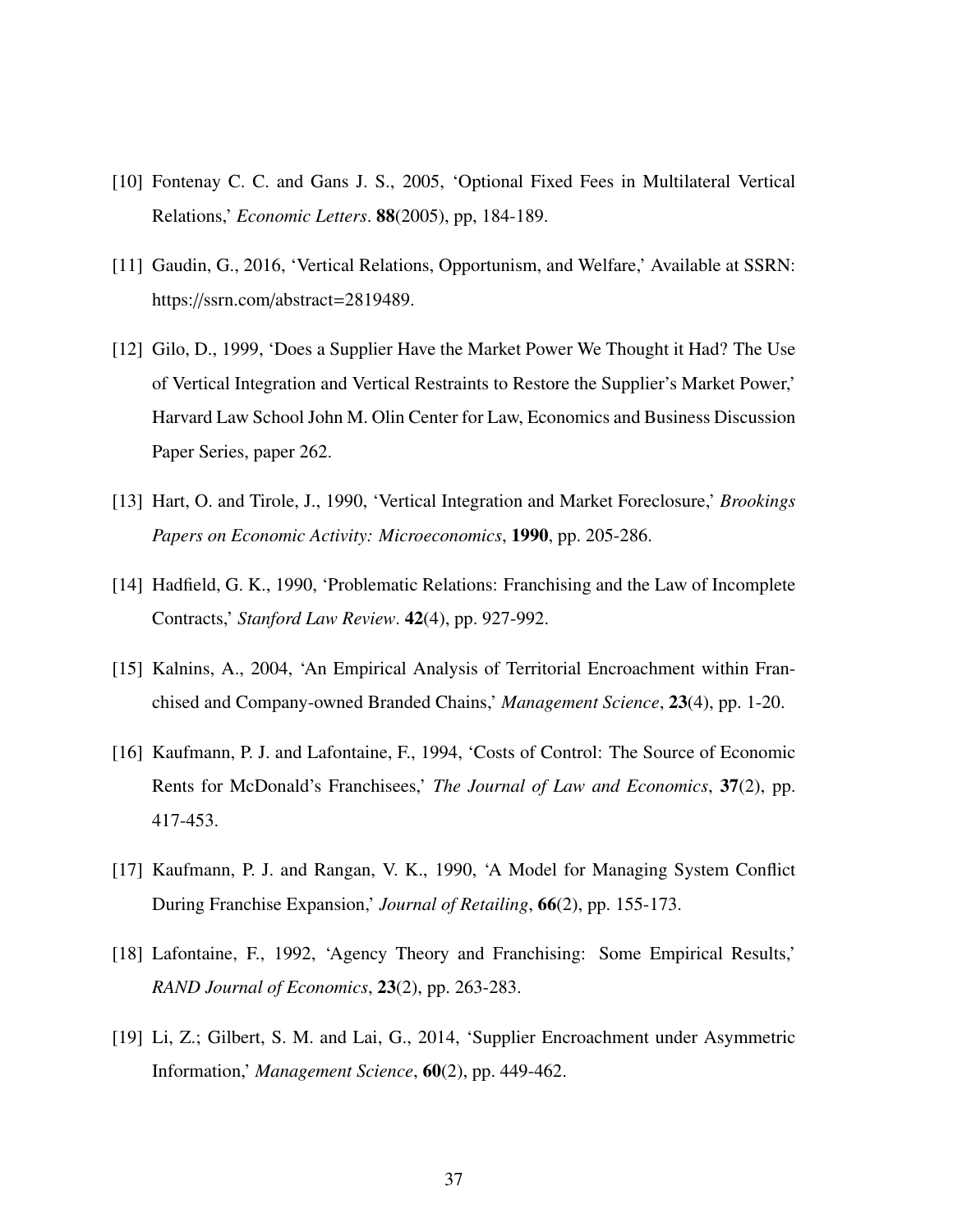- [20] Li, Z.; Gilbert, S. M. and Lai, G., 2015, 'Supplier Encroachment as an Enhancement or a Hindrance to Nonlinear Pricing,' *Production and Operations Management*, 24(1), pp. 89-109.
- [21] Marx, L. M. and Shaffer, G., 2004, 'Opportunism in Multilateral Vertical Contracting: Nondiscrimination, Exclusivity, and Uniformity: Comment,' *American Economic Review*, 94(3), pp. 796-801.
- [22] McAfee, R. P. and Schwartz, M., 1994, 'Opportunism in Multilateral Vertical Contracting: Nondiscrimination, Exclusivity and Uniformity,' *American Economic Review*, 84(1), pp. 210-230.
- [23] Michael, S. C. and Moore, H. J., 1995, 'Returns to Franchising,' *Journal of Corporate Finance*, 2(1995), pp. 133-155.
- [24] O'Brien, D. P. and Shaffer, G., 1992, 'Vertical Control with Bilateral Contracts,' *RAND Journal of Economics*, 23(3), pp. 299-308.
- [25] Pan, C., 2016, 'Retailer's Product Line Choice with Manufacturer's Multichannel Marketing,' ISER Discussion Paper No. 938. Available at SSRN: http://ssrn.com/abstract=2808837.
- [26] Park, T., 2015, 'Direct Marketing and the Structure of Farm Sales: An Unconditional Quantile Regression Approach,' *Journal of Agricultural and Resource Economics*, 40(2), pp. 266-284.
- [27] Randall, T.; Netessine, S. and Rudi, N., 2006, 'An Empirical Examination of the Decision to Invest in Fulfillment Capabilities: A Study of Internet Retailers,' *Management Science*, 52(4), pp. 567-580.
- [28] Reisinger, M. and Tarantino, E., 2015, 'Vertical Integration, Foreclosure, and Productive Efficiency,' *RAND Journal of Economics*, 46(3), pp. 461-479.